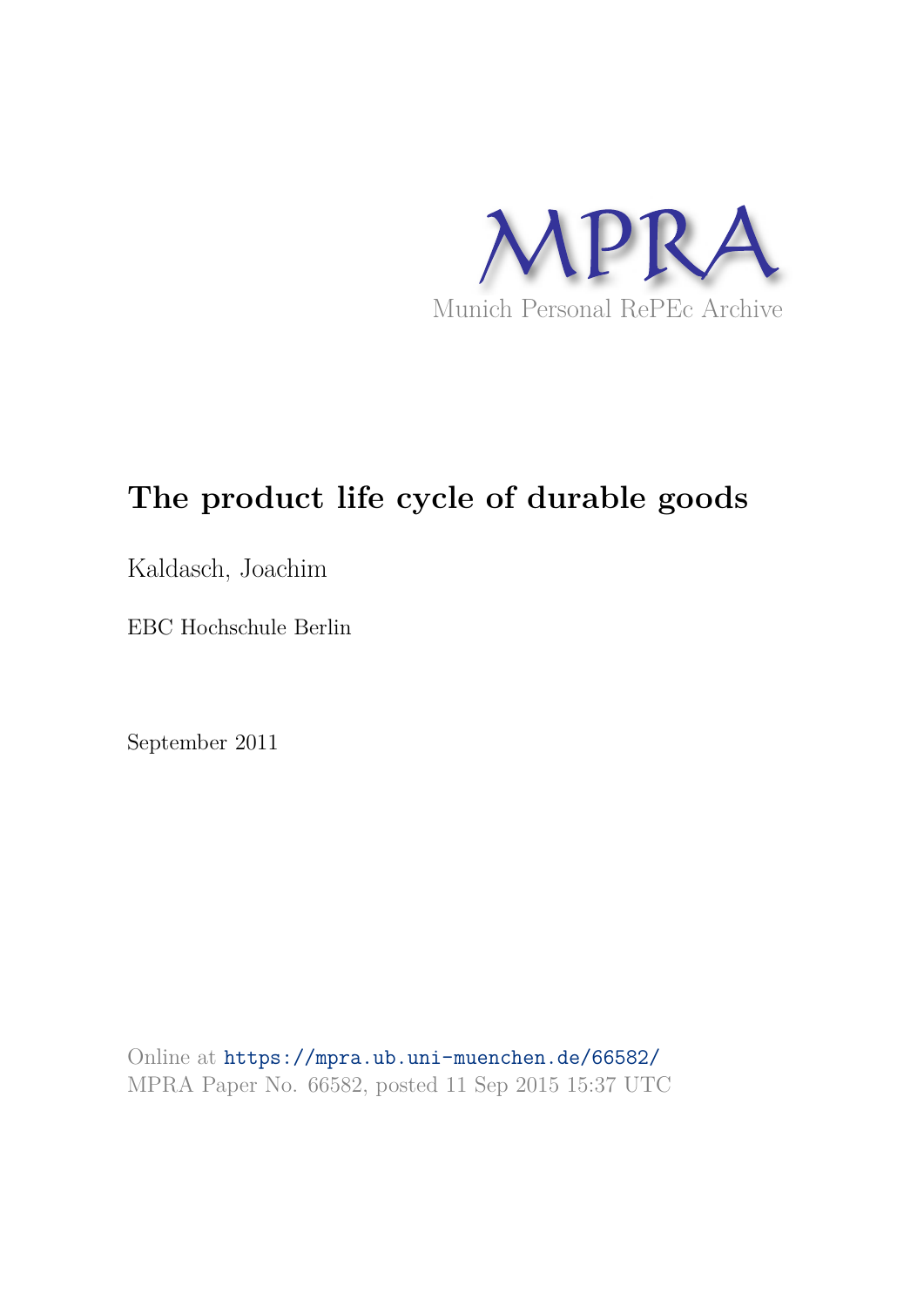## **The Product Life Cycle of Durable Goods**

Joachim Kaldasch

EBC Hochschule Berlin

Alexanderplatz 1, 10178 Berlin, Germany

(Email: [joachim.kaldasch@international-business-school.de\)](mailto:joachim.kaldasch@international-business-school.de)

#### **Abstract**

A dynamic model of the product lifecycle of (nearly) homogeneous durables in polypoly markets is established. It describes the concurrent evolution of the unit sales and price of a good. The theory is based on the idea that the sales dynamics is determined by a meeting process of demanded with supplied product units. Taking advantage from the Bass model for first purchase and a logistic model for repurchase the entire product lifecycle of a durable can be established. For the case of a fast growing supply the model suggests that the mean price of the good decreases according to a logistic law. Both, the established unit sales and price evolution are in agreement with the empirical data studied in this paper.

The presented approach discusses further the interference of the diffusion process with the supply dynamics. The model predicts the occurrence of lost sales in the initial stages of the lifecycle due to supply constraints. They are the origin for a retarded market penetration. The theory suggests that the imitation rate *B* indicating social contagion in the Bass model has its maximum magnitude for the case of a large amount of available units at introduction and a fast output increase. The empirical data of the investigated samples are in qualitative agreement with this prediction.

**Keywords:** Product Lifecycle, Consumer Durables, Product Diffusion, Bass Diffusion, Logistic Growth, Supply Constraints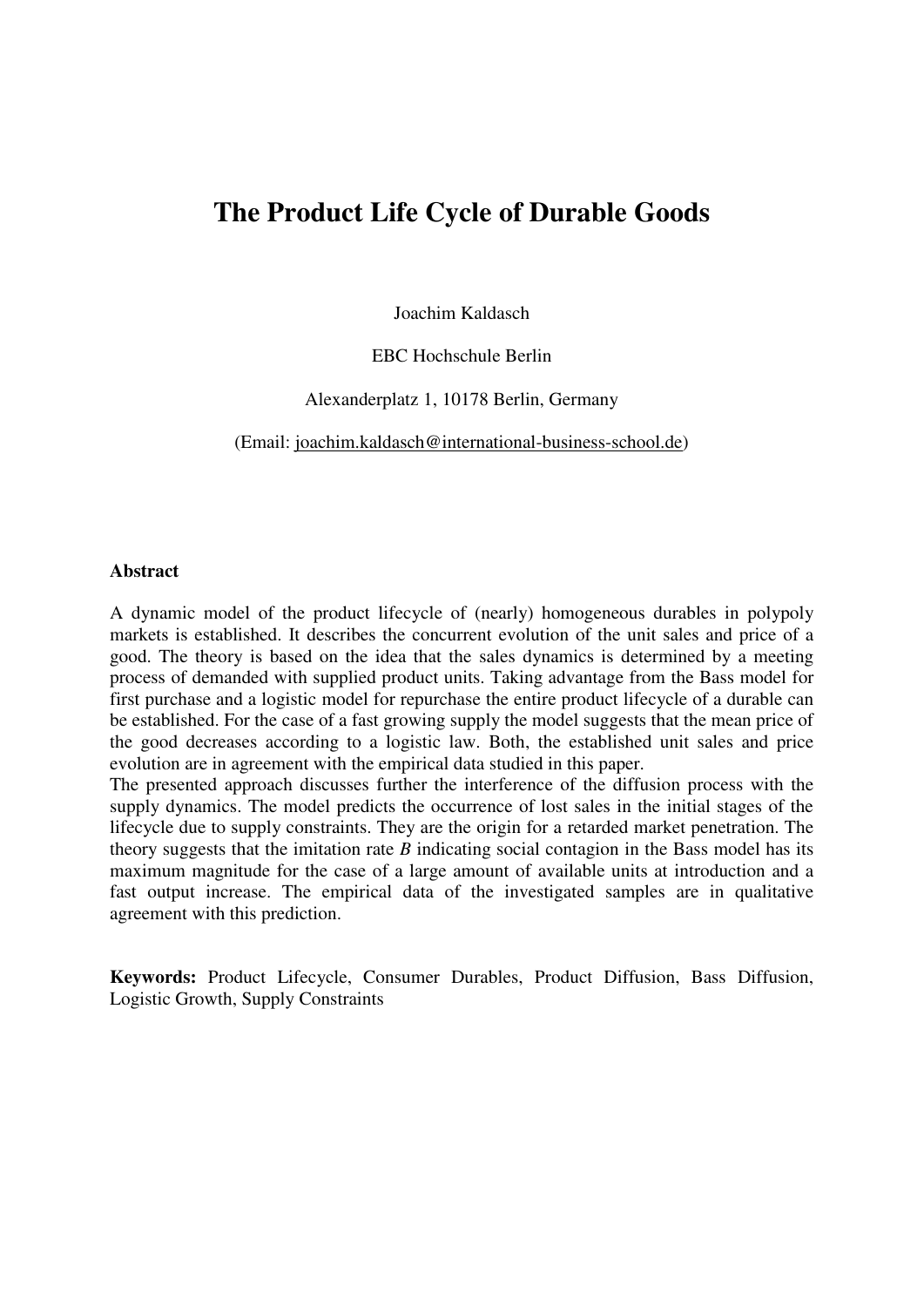<u>.</u>

 A microeconomic model is presented that investigates the product lifecycle (PLC) of (nearly) homogeneous durables in polypoly markets.<sup>1</sup> The product lifecycle concept suggests that analogous to the life of organisms goods are subject to characteristic stages in their unit sales evolution classified usually into introduction, growth, maturity and decline phase [1]. The PLC of durables was studied intensively in order to forecast the adopter and sales evolution [2-4]. It also applies as a guideline for corporate marketing strategy and in operation research in order to estimate production capacities [5-7].

The unit sales evolution is determined by first- and repurchase of a durable. First purchase is related to the spreading of a good into the market. Repurchase is proportional to the number of current adopters and a corresponding repurchase rate that describes multiple and replacement purchase of product units. The evolution of the market penetration is known as market diffusion stipulating the initial stages of the PLC. In particular the Bass model turned out to give an appropriate picture of the diffusion process of consumer durables [8]. It suggests that the market diffusion of new products consists of a fast and a slow spreading wave. The fast wave is mediated by mass media and the slow one is due to social contagion. While diffusion models work well as a forecast tool the implementation of the price as a decision variable turned out to be difficult. A variety of models based on the Bass model were developed in order to include the price. It is usually taken into account as a perturbation of the spreading process [4,9,10]. The price, though, is a key microeconomic variable that has its origin in the relation between supply and demand. The presented dynamic model offers an alternative approach to understand the unit sales and price evolution not only of durables but also of non-durable goods in a unique framework [11].

The key idea to combine the sales and price dynamics of a durable is to treat purchase events as a meeting process of demanded (required) and supplied (available) product units. While the spreading process determines the generation rate of demanded units, the number of available units is a result of the output of suppliers. Their evolution determines the price of the good. It can be shown that based on this idea the price dispersion of homogeneous goods has for short time periods the form of a Laplace distribution [12,13]. The mean price of this distribution is determined by a Walrus equation. It suggests that an excess growth of demanded units cause an increase and an excess growth of supplied units a decrease of the mean price [14]. The presented model is an application of these considerations and rigorously derives the PLC of durable goods from the dynamics of demand and supply.

 The paper is organized as follows. The next section establishes a model for the PLC of durables in polypoly markets. It starts with the derivation of the market dynamics of demanded and supplied product units followed by a consideration of the price dynamics of homogenous goods. After deriving the sales and price dynamics of durables the impact of the supply evolution on the rate of adoption is studied. The presented approach is applied to empirical investigations of the PLC of nearly homogenous consumer durables where market penetration and price data are available. The theory of the PLC of durable goods is summarized in the discussion, followed by the main conclusions of this work.

<sup>&</sup>lt;sup>1</sup> With nearly homogeneous goods is meant that the good cannot be treated as comprising of successive technological generations. In this case we would have to treat each generation separately as homogeneous. For example not the personal computer but each technological generation of personal computers can be regarded as homogeneous.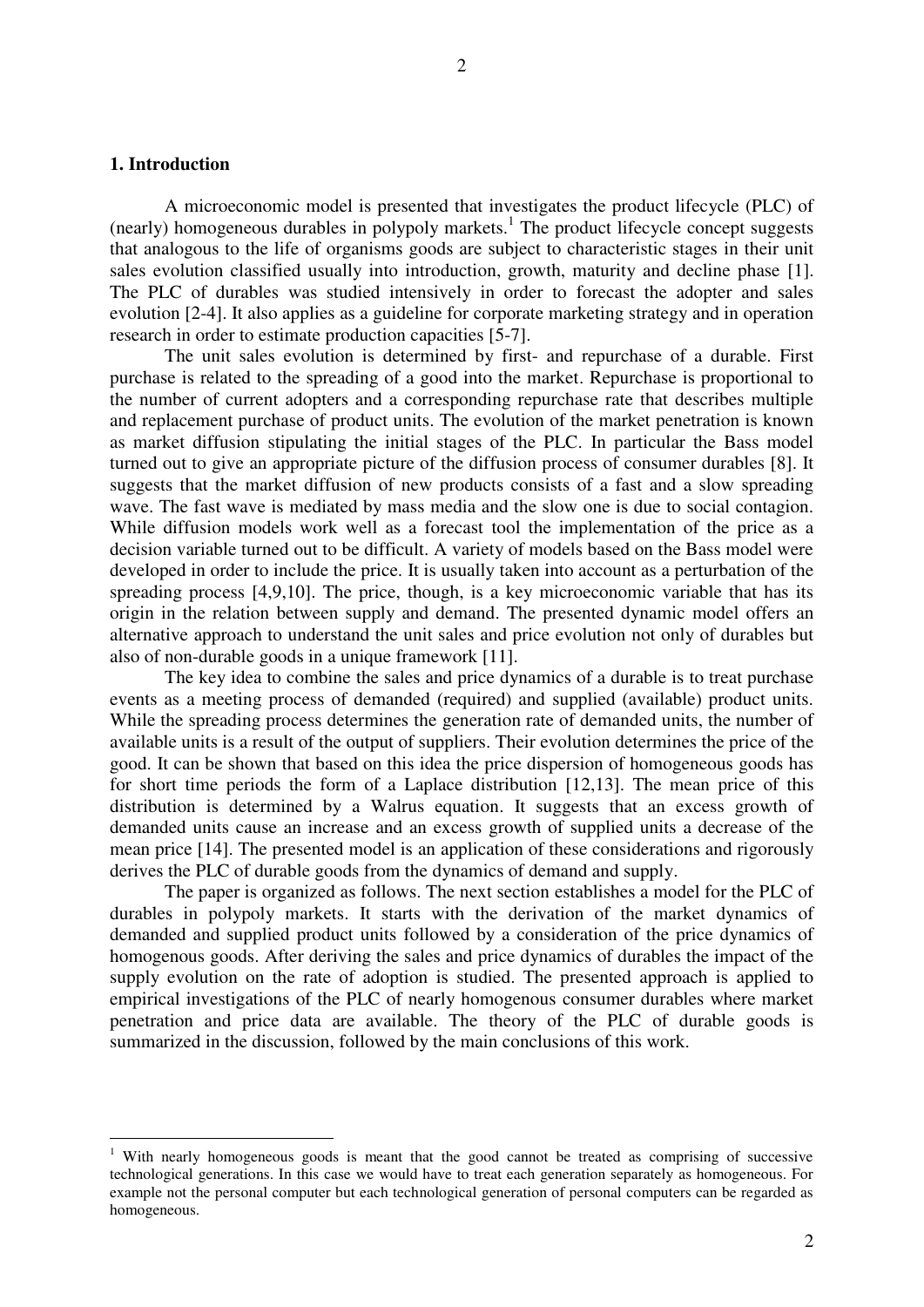#### **2. The Model**

#### **2.1. The Dynamics of Polypoly Markets**

The model presented here is established for (nearly) homogeneous durable goods in polypoly markets. The demand side of the durable market is determined by the total number of demanded (desired) units  $\tilde{x}(t)$  at time step *t* generated by potential buyers. The supply side on the other hand is given by the total number of supplied (available) units  $\tilde{z}(t)$  offered by  $N(t)$ suppliers (retailers). For a polypoly market we demand that  $N(t)$ >>1.

The total unit sales of the durable are indicated  $\tilde{y}(t)$ . As mentioned above the main idea of the presented microeconomic approach is to consider purchase events as the meeting of demanded and supplied product units. Therefore  $\tilde{y}(t)$  must vanish if either  $\tilde{x}(t)$  or  $\tilde{z}(t)$ disappears. Hence the total unit sales can be written up to the first order as a product of both variables  $\left[15\right]^2$ :

 $\widetilde{y}(t) \approx \eta \widetilde{z}(t) \widetilde{x}(t)$ (1)

where the unknown rate  $\eta$  characterizes the mean frequency by which the meeting process generates successful purchase events. Since  $\tilde{x}(t)$ ,  $\tilde{z}(t)$ ,  $\tilde{y}(t) \ge 0$ , we demand that also  $\eta \ge 0$ . The evolution of the number of demanded and supplied units can be written as conservation relations of the form<sup>3</sup>:

$$
\frac{d\widetilde{x}(t)}{dt} = \widetilde{d}(t) - \widetilde{y}(t)
$$
  
(2)

and

-

$$
\frac{d\tilde{z}(t)}{dt} = \tilde{s}(t) - \tilde{y}(t)
$$
  
(3)

Eq.(2) suggests that the total number of demanded units increases with the total demand rate  $\tilde{d}(t)$  which represents the generation rate of demanded units by potential buyers. The number  $\tilde{x}(t)$  decreases in time by the purchase of product units with the total unit sales rate  $\tilde{y}(t)$ . Eq.(3) states that the total number of supplied units increases by the supply of product units with the total supply rate (total output)  $\tilde{s}(t)$  and decreases due to the purchase of these units with the total unit sales rate  $\tilde{y}(t)$ . The variables in Eq.(3) can be obtained in a polypoly market from a sum over the number of suppliers  $N(t)$  by:

 $2$  Note that this form of relation has its origin in the description of chemical reactions in terms of rate equation, where the reaction rate is proportional to the product of their concentrations. This form was applied also to other meeting processes in physics, chemistry, biology and economy []. So for example the second term of the Bass model considered below has a similar form describing the meeting of potential adopters with current adopters. This approach is not applicable to the case of rare purchase events known for example from luxury goods.

<sup>&</sup>lt;sup>3</sup> In order to establish a continuous model integer variables are scaled by a large constant figure such that they can be treated as small real numbers. We demand that this scaling leads to  $\tilde{x}(t)$ ,  $\tilde{z}(t) \leq 1$ .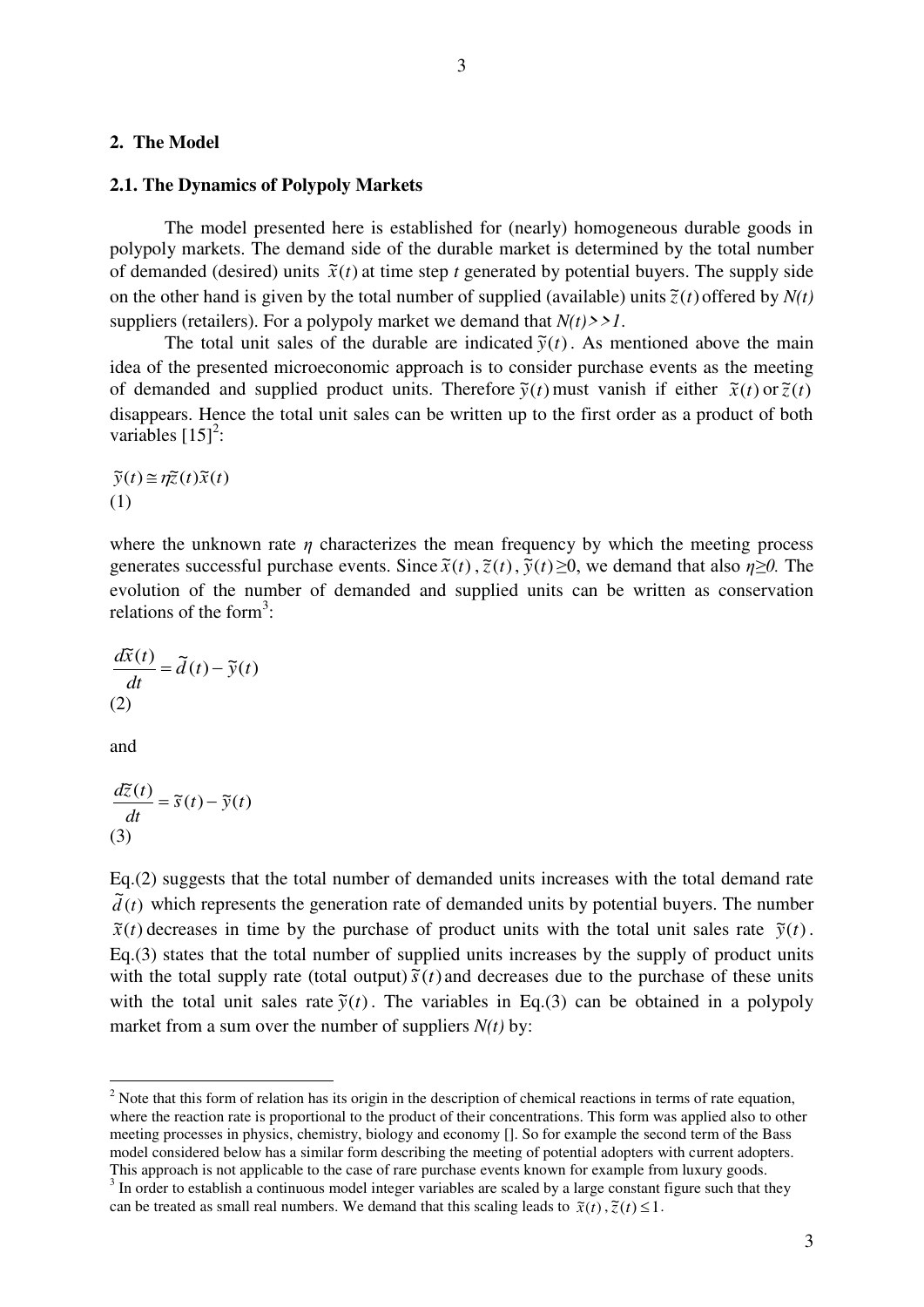$$
\widetilde{z}(t) = \sum_{i=1}^{N(t)} z_i(t); \quad \widetilde{s}(t) = \sum_{i=1}^{N(t)} s_i(t); \quad \widetilde{y}(t) = \sum_{i=1}^{N(t)} y_i(t)
$$
\n(4)

#### **2.1.1. Demand and Supply**

In order to establish the market evolution of a durable the dynamics of demand and supply has to be specified. We assume that demanded units do not last forever ones they are generated. Instead we take into account that they have a finite mean lifetime *Θ*. That means, demanded units not leading to purchase events during a time period *Θ* disappear. This effect can be included in the demand rate  $\tilde{d}(t)$  by writing:

$$
\widetilde{d}(t) = \widetilde{d}_0(t) - \frac{\widetilde{x}(t)}{\Theta}
$$
\n(5)

where  $\tilde{d}_0(t)$  describes the generation rate of demanded units by potential buyers and the second term takes the disappearance of demanded units with the rate *1/Θ* into account. The amount of demanded units generated by the rate  $\tilde{d}_0(t)$  can be given by:

$$
\widetilde{x}_0(t) = \Theta \widetilde{d}_0(t)
$$
\n(6)

The supply side is governed by the reproduction process. In a free market suppliers sell product units in order to make profit. Reinvesting a part of their profit and external money they can increase the total output  $\overrightarrow{s}(t)$  in time. This growth process can be characterized by the variable  $\gamma(t)$ , defining the relation between total supply flow and total unit sales:<sup>4</sup>

$$
\gamma(t) = \frac{\tilde{s}(t)}{\tilde{y}(t)} - 1
$$
  
(7)

With this relation Eq.(3) turns into<sup>5</sup>:

$$
\frac{d\tilde{z}(t)}{dt} = \gamma(t)\tilde{y}(t)
$$
  
(8)

We want to confine here to fast growing markets with *γ(t)*>0. For a sufficiently high *γ* the number of supplied units evolves much faster than the number of demanded units in the considered time interval *Δt* such that:

This variable is also called reproduction parameter, since it characterizes the growth process of the output in the<br><sup>4</sup> This variable is also called reproduction parameter, since it characterizes the growth process of the reproduction process.

 $<sup>5</sup>$  The impact of the finite lifetime of a durable is neglected because it is large compared to the case of non-</sup> durable (see [11]).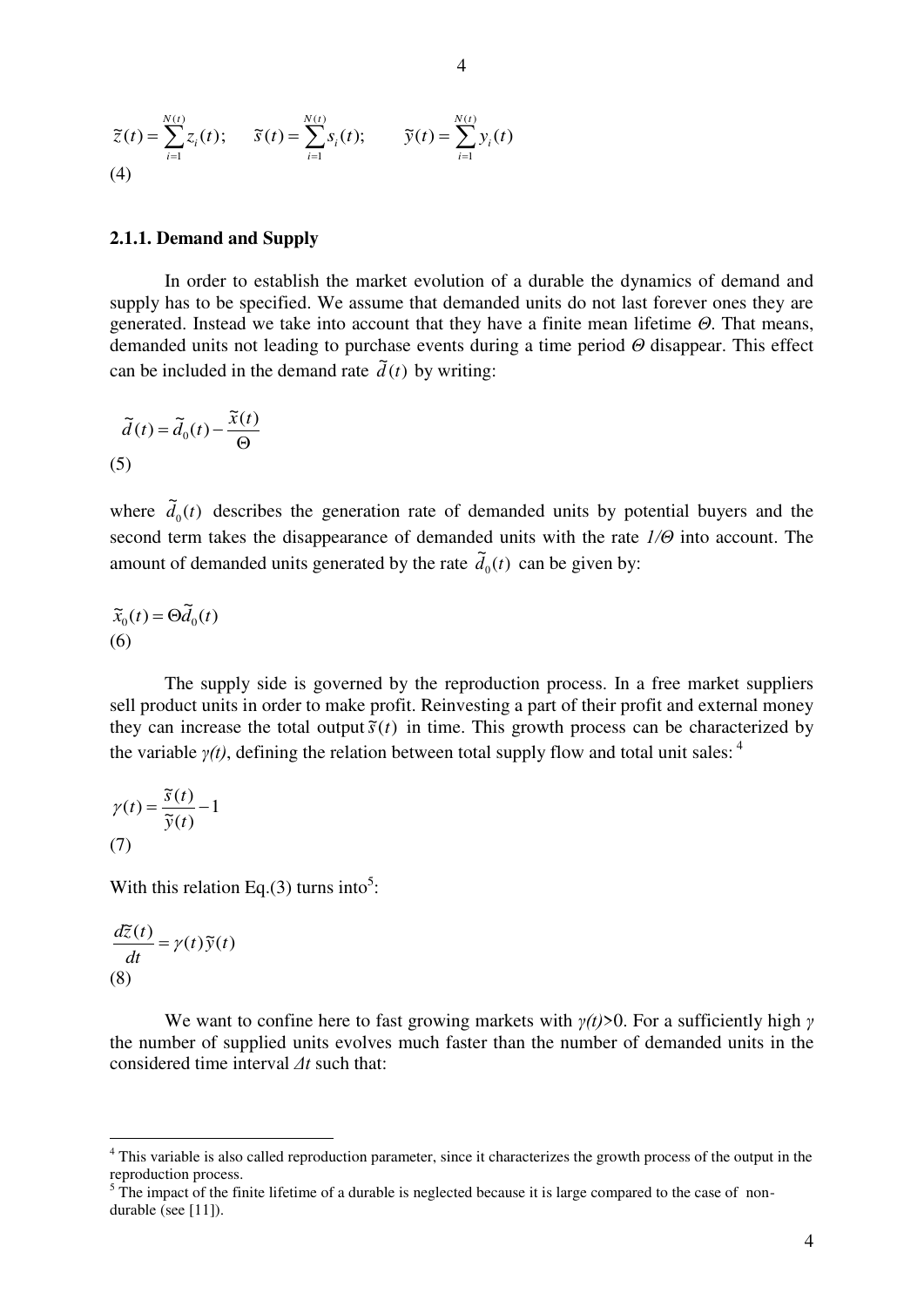$$
\frac{d\widetilde{x}(t)}{dt} << \frac{d\widetilde{z}(t)}{dt}
$$
  
(9)

In this case we can approximate: $6$ 

$$
d\tilde{x}(t)/dt \cong 0
$$
  
(10)

and obtain immediately from Eq.(2) and Eq.(5):

$$
\widetilde{y}(t) \cong \widetilde{d}(t) = \widetilde{d}_0(t) - \frac{1}{\Theta} \widetilde{x}(t)
$$
\n(11)

In this approximation the unit sales are equal to the generation rate of demanded units diminished by the rate  $\tilde{x}(t)/\Theta$ . Applying Eq.(1) and Eq.(6) in Eq.(11) we get for the total number of demanded units:

$$
\widetilde{x}(t) = \frac{\widetilde{x}_0(t)}{1 + \Theta \eta \widetilde{z}(t)}
$$
\n(12)

Expanding this relation for small  $\tilde{z}(t)$  yields:

$$
\widetilde{x}(t) \cong \widetilde{x}_0(t) \big(1 - \Theta \eta \widetilde{z}(t)\big)
$$
\n(13)

In order to determine the time evolution of  $\tilde{z}(t)$  we apply Eq.(13) in Eq.(1). Eq.(8) turns into:

$$
\frac{d\tilde{z}(t)}{dt} = \alpha(t)\tilde{z}(t) - \Theta\eta\alpha(t)\tilde{z}(t)^2
$$
\n(14)

with:

$$
\alpha(t) = \eta \tilde{\chi}_0(t)
$$
  
(15)

In order to solve Eq.(14) we approximate the time dependent growth rate of supplied units *α(t)* by its time average over the considered time interval *Δt*:

$$
\alpha = \frac{1}{\Delta t} \int_{t_0}^{t_0 + \Delta t} \alpha(t) dt
$$
\n(16)

**This approach is known as adiabatic approximation.**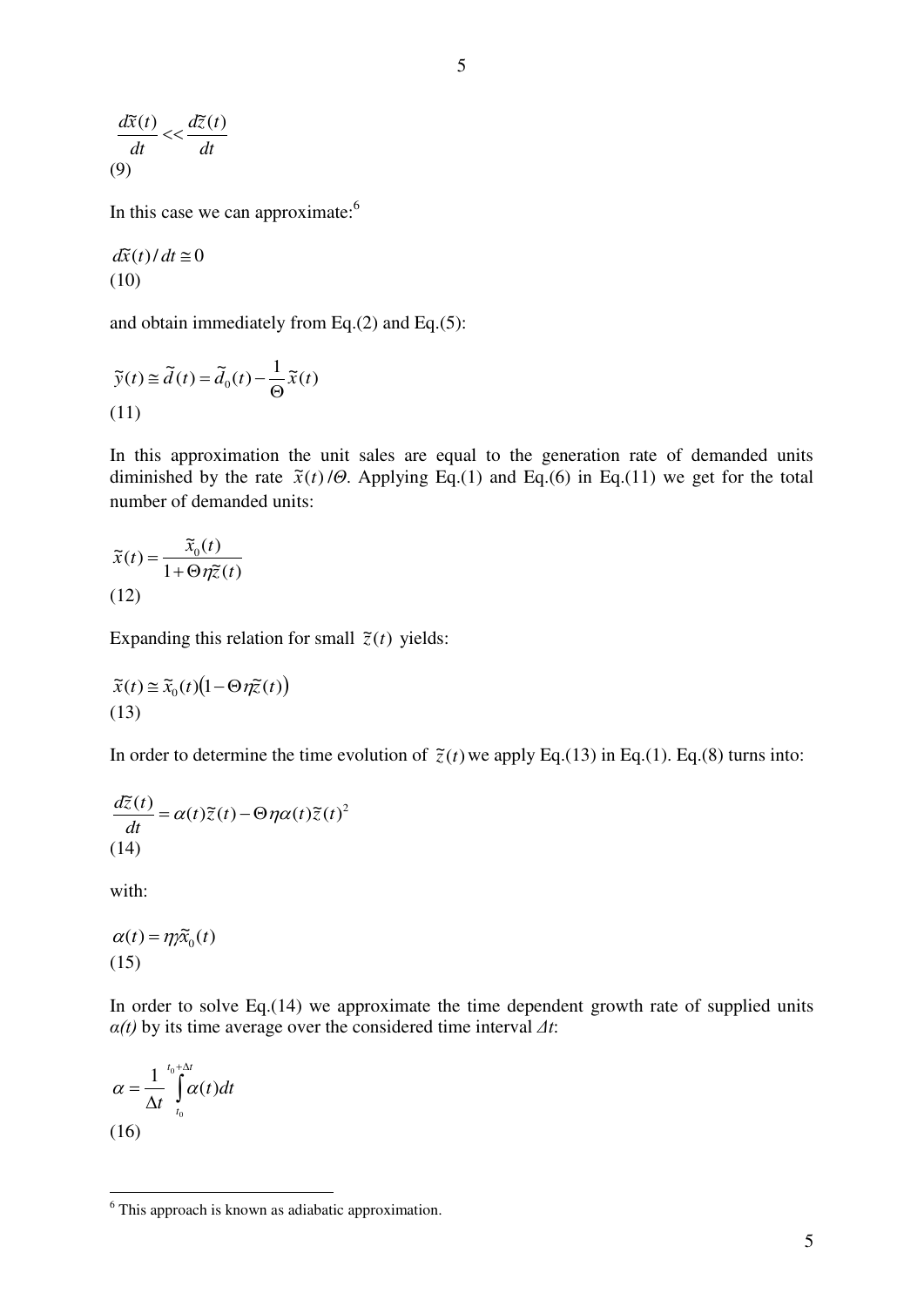In this approximation Eq.(14) becomes a logistic differential equation with constant coefficients. The evolution of the number of supplied units can be given by:

$$
\widetilde{z}(t) = \frac{z_{\text{max}}}{1 + C_z e^{-\alpha t}}
$$
\n(17)

with the integration constant *Cz* and:

$$
z_{\text{max}} = \frac{1}{\eta \Theta}
$$
\n(18)

The time evolution of the total number of available units depends on the sign of the supply growth rate *α*. For the considered supply market with  $\alpha > 0$ , Eq.(17) predicts that  $\tilde{z}(t)$  increases in time according to a logistic law until  $z(t)=z_{max}$ . Inserting  $z_{max}$  in Eq.(12) suggest that the number of demanded units becomes  $\tilde{x}(t) = \tilde{x}_0(t)/2$  in the saturated state. This consideration is based on the condition that no supply constraints occur during *Δt*. 7

The total unit sales Eq.(11) have with Eq.(12) and Eq.(17) the form:

$$
\widetilde{y}(t) = \widetilde{d}_0(t) \frac{z(t)}{z_{\text{max}}} = \frac{\widetilde{d}_0(t)}{1 + C_z e^{-\alpha t}}
$$
\n(19)

This relation suggests that the sales evolution is determined on the one hand by the generation rate of demanded units  $\tilde{d}_0(t)$  $\tilde{d}_0(t)$  and on the other hand by the evolution of available units  $\tilde{z}(t)$ . At introduction of the good  $\tilde{z}(t)$  is necessarily small. Therefore the unit sales might be limited by the amount of available units. As a result these unsatisfied demands lead to lost sales.<sup>8</sup> With an increasing supply flow this effect disappears.

#### **2.1.2. The Mean Price Evolution of Homogeneous Goods**

In order to take the product price *p* of the homogeneous good as a decision variable of potential buyers into account, we introduce the price dependent cumulated distribution functions of demanded and supplied units  $x(p,t)$  and  $z(p,t)$  by:

$$
x(t, p) = \tilde{x}(t) \int_{0}^{p} x'(t, p') dp'
$$
  
(20)  

$$
z(t, p) = \tilde{z}(t) \int_{0}^{p} z'(t, p') dp'
$$
  
(21)

<sup>&</sup>lt;u>.</u> <sup>7</sup> If there are supply constrains the number of supplied units is bounded by a  $z_{max}$  that is smaller than given by Eq.(18). In this case the supplied units evolve in logistic waves suggested by empirical data of durables discussed below.

<sup>&</sup>lt;sup>8</sup> This effect is also termed backordering.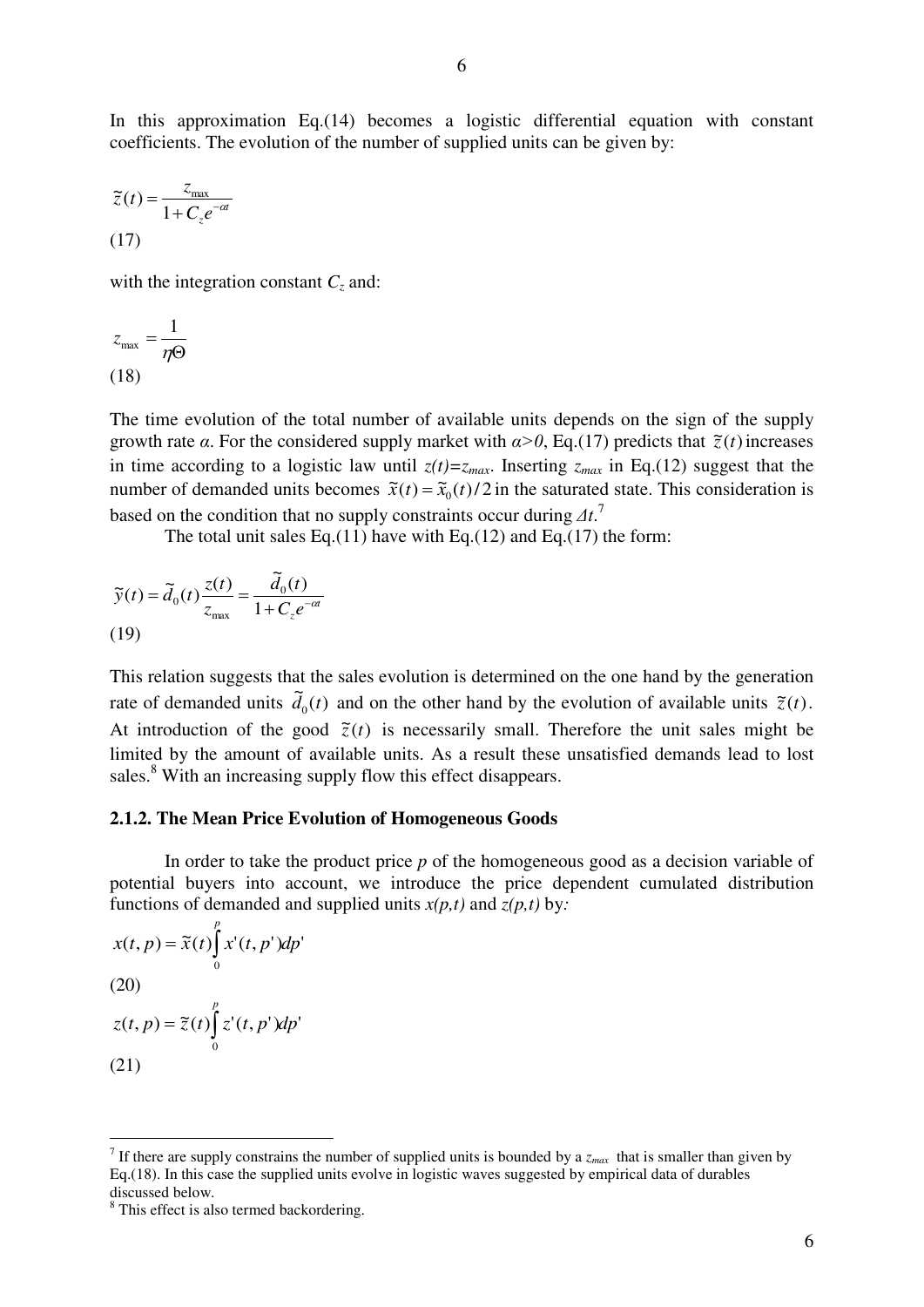where  $x'(p,t)$  and  $z'(p,t)$  are the probability densities to find demanded respectively supplied units in a given price interval *p* and  $p+dp$ . The functions  $x(p,t)$  and  $z(p,t)$  can be interpreted as demand and supply curves of the good. Generalizing Eq.(1) we assume that the number of sold units in a given price interval must disappear if the corresponding numbers of  $x(t,p)$ respectively  $z(t,p)$  vanish. Hence the price dependent unit sales are up to the first order proportional to both variables:

$$
y(t, p) \approx \eta x(t, p) z(t, p)
$$
  
(22)

where the meeting rate *η* is treated as price independent. The price dispersion of sold units of a homogeneous good is determined by the probability density  $P_y(t, p)$  defined by:

$$
P_{y}(t,p) = \frac{y(t,p)}{\tilde{y}(t)}
$$
\n(23)

As established in [12,13] the price dispersion of homogeneous goods can be derived from Eq.(22). For short time horizons the price dispersion has the form of a symmetric Laplace distribution:

$$
P_{y}(p) \approx \frac{1}{2\sigma} e^{-\frac{|p-\mu|}{\sigma}}
$$
\n(24)

with the standard deviation:

$$
Std(P_y(p)) = \sqrt{2}\sigma \cong \sqrt{2}(\mu - \mu_m)
$$
\n(25)

where  $\mu$  is the mean price of the distribution and  $\mu_m > 0$  is a minimum mean price indicating a technological limit beyond which the supply of product units is not profitable. Further derived in these references is a relation that governs the dynamics of the mean price  $\mu(t)$ . It suggests that the mean price is determined by a Walrus equation of the form:

$$
\frac{1}{\mu - \mu_m} \frac{d\mu}{dt} = H \left( \frac{d\tilde{x}}{dt} - \frac{d\tilde{z}}{dt} \right)
$$
\n(26)

where  $H > 0$  is a constant. This relation can be used to characterize the evolution of the mean price of homogeneous durables in the considered market constellation. For this purpose we take advantage from Eq.(10) and rewrite Eq.(26) as:

$$
\frac{1}{\mu(t) - \mu_m} \frac{d\mu(t)}{dt} \approx -H \frac{d\overline{z}(t)}{dt}
$$
\n(27)

That means, in a fast growing polypoly market the mean price is essentially determined by the evolution of available product units. Applying Eq.(14) we get: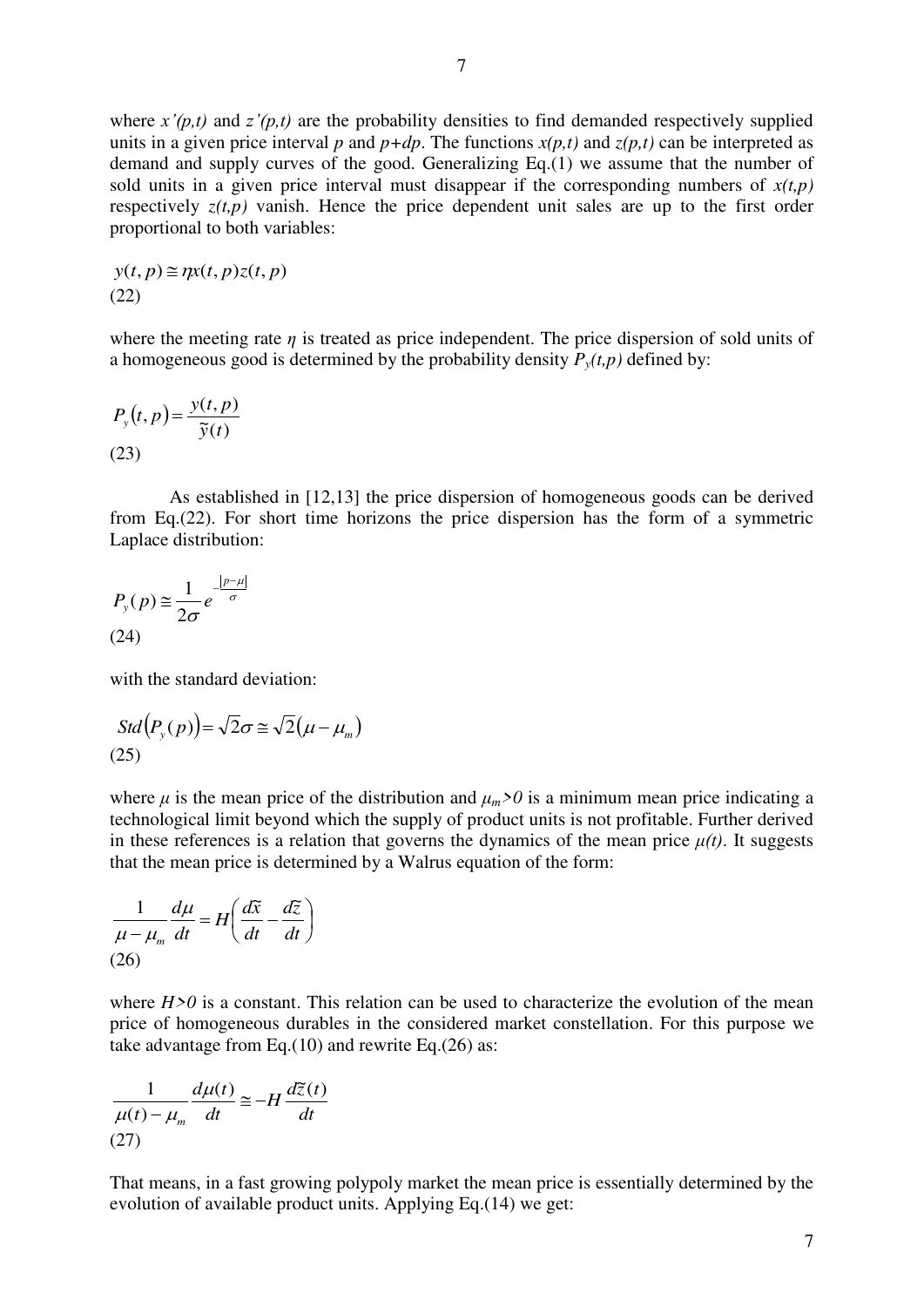$$
\frac{d\mu(t)}{dt} \approx -H\alpha \tilde{z}(t)\big(\mu(t) - \mu_m\big)
$$
\n(28)

while higher order terms in  $\tilde{z}(t)$  are neglected. For  $\alpha > 0$  the mean price of a durable is declining in time due to the excess supply.<sup>9</sup> The stationary solution of this relation is given either by  $\mu = \mu_m$  or  $\tilde{z} = z_{\text{max}}$ . Eq.(25) suggests that for  $\mu = \mu_m$  the standard deviation disappears and market becomes a monopoly market. Since we focus here on polypoly markets this case is not further considered.

For  $\mu(t) > \mu_m$ , Eq.(27) can be written as:

$$
\int \frac{d\mu(t)}{\mu(t) - \mu_m} \approx -H \int d\tilde{z}(t)
$$
\n(29)

and we readily obtain:

$$
\mu(t) = \mu_0 e^{-H\widetilde{z}(t)} + \mu_m \cong \mu_0 \big( 1 - H\widetilde{z}(t) \big) + \mu_m
$$
\n(30)

The model suggests that for a polypoly market the mean price declines with increasing  $\tilde{z}(t)$ given by Eq.(17). For  $\tilde{z}(t) \rightarrow z_{\text{max}}$  the mean price approaches a floor price  $\mu_f > \mu_m$  governed by a logistic law. The floor price can be obtained from:

$$
\mu_f = \mu_0 \exp(-Hz_{\text{max}}) + \mu_m
$$
\n(31)

The introduction mean price of the good  $\mu(0)$  is defined by:

$$
\mu(0) = \mu_0 \exp(-H\tilde{z}(0)) + \mu_m
$$
\n(32)

while generally  $\tilde{z}(0) \neq 0$ .

#### **2.2. The Unit Sales Evolution**

The evolution of the total unit sales of a good is usually referred to as product lifecycle. The total unit sales are the result of the first- and repurchase of the durable. First purchase is related to the spreading of the good into the market. This spreading process can be described by the cumulative number of adopters  $N_A(t)$ . In order to be in line with previous research we want to define the market penetration  $n(t)$  by<sup>10</sup>:

$$
n(t) = \frac{N_A(t)}{M}
$$
\n(33)

 9 For *α<0* the mean price would exhibit an exponential growth caused by a supply shortage.

<sup>&</sup>lt;sup>10</sup> As mentioned above integer numbers are scaled by a large number. In order to establish a consistent model this large number is *M*.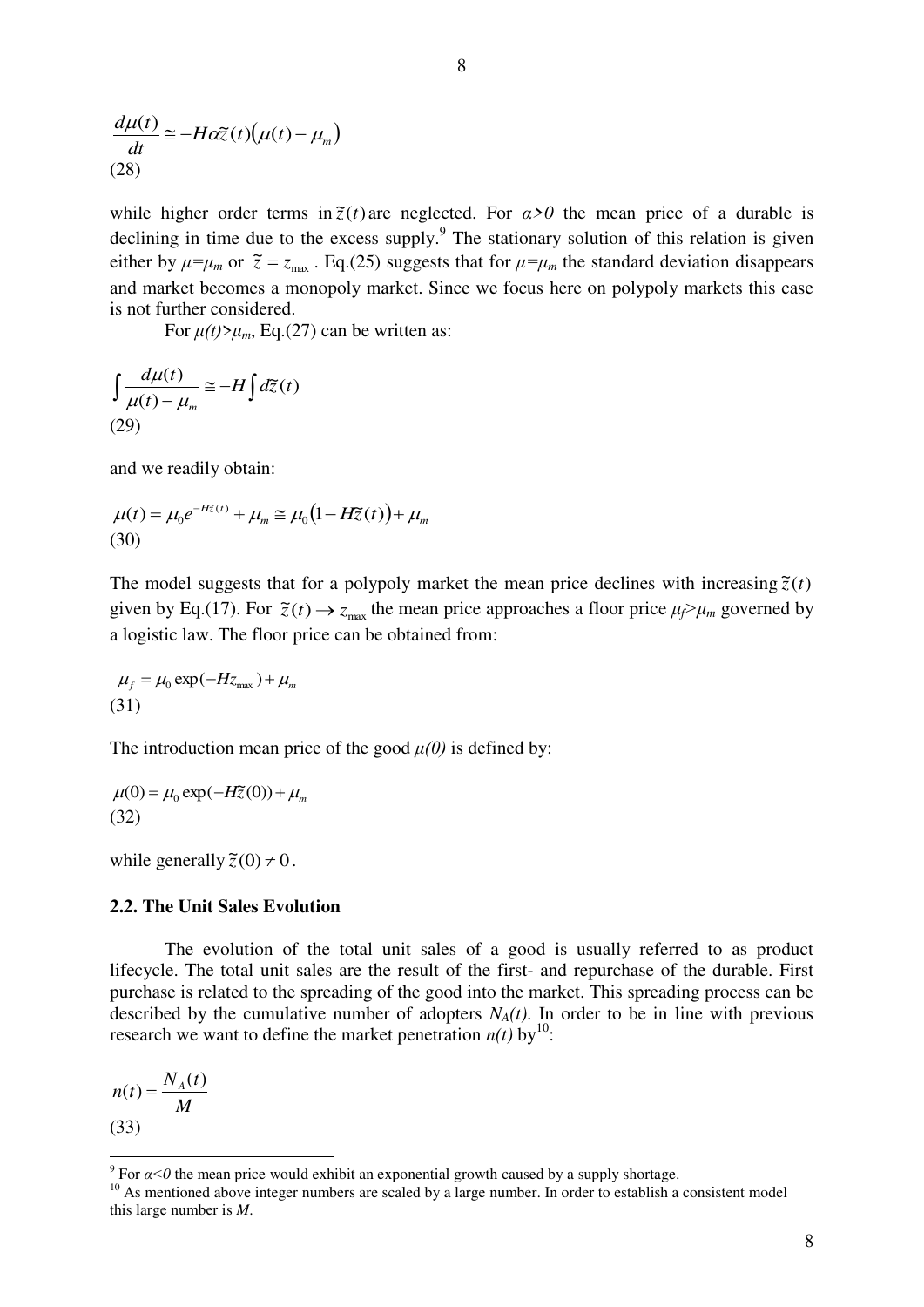The number of all possible adopters in a given domain interested in purchasing the consumer durable is termed market potential *M*. *11*

We want to take the inhomogeneity of the demand side of the market with respect to the price into account by introducing a market volume  $V(\mu) \leq M$ . It represents the number potential adopters who can afford the good for a mean price  $\mu(t)$ . The scaled market volume becomes:

$$
v(\mu) = \frac{V(\mu(t))}{M}
$$
\n(34)

while  $0 \le v(u) \le 1$ . The market volume decreases with increasing mean price,  $dv(u)/du \le 0$ .

First purchase is determined by the time evolution of the number of adopters. This number is governed by a conservation relation and has the form:

$$
\frac{dn(t)}{dt} = \varphi(t)\psi(t) - \theta n(t)
$$
\n(35)

The first term is the product of a generation rate  $\varphi(t)$  of adopters with the number of potential adopter  $\psi(t)$  not yet adopted the good. This variable can be written as the difference between the market volume and the current number of adopters:

$$
\psi(t) = v(\mu) - n(t)
$$
  
(36)

The second term in Eq.(35) indicates the decline of  $n(t)$  with a mean decline rate  $\theta$ . In the initial stages of the lifecycle is  $\varphi(t) > 0$ , while  $\theta \approx 0$ . The decline phase is characterized by *φ(t)≈0*, *θ>0*. Expanding the generation rate *φ(t)* as a function of the number of adopters leads to:

$$
\varphi(t) \cong A + Bn(t)
$$
  
(37)

-

with constant coefficients *A, B>0*. Inserting Eq.(37) in Eq.(35) with  $\theta=0$ , we obtain a standard model for the spreading process of goods known as the Bass model [16]. The first purchase unit sales are determined by the growth of the market penetration:

$$
\widetilde{y}_f(t) = \frac{dn(t)}{dt} = A(v(\mu) - n(t)) + Bn(t)(v(\mu) - n(t))
$$
\n(38)

The Bass model suggests that the spreading of a good into a market consists of two waves. The first term indicates the fast wave due to the spontaneous purchase of potential adopters with the so-called innovation rate *A*. The second term indicates a slow spreading wave caused by social learning, where the number of adopters *n(t)* increases with an imitation rate *B*.

<sup>&</sup>lt;sup>11</sup> For simplicity  $M$  is treated as time independent.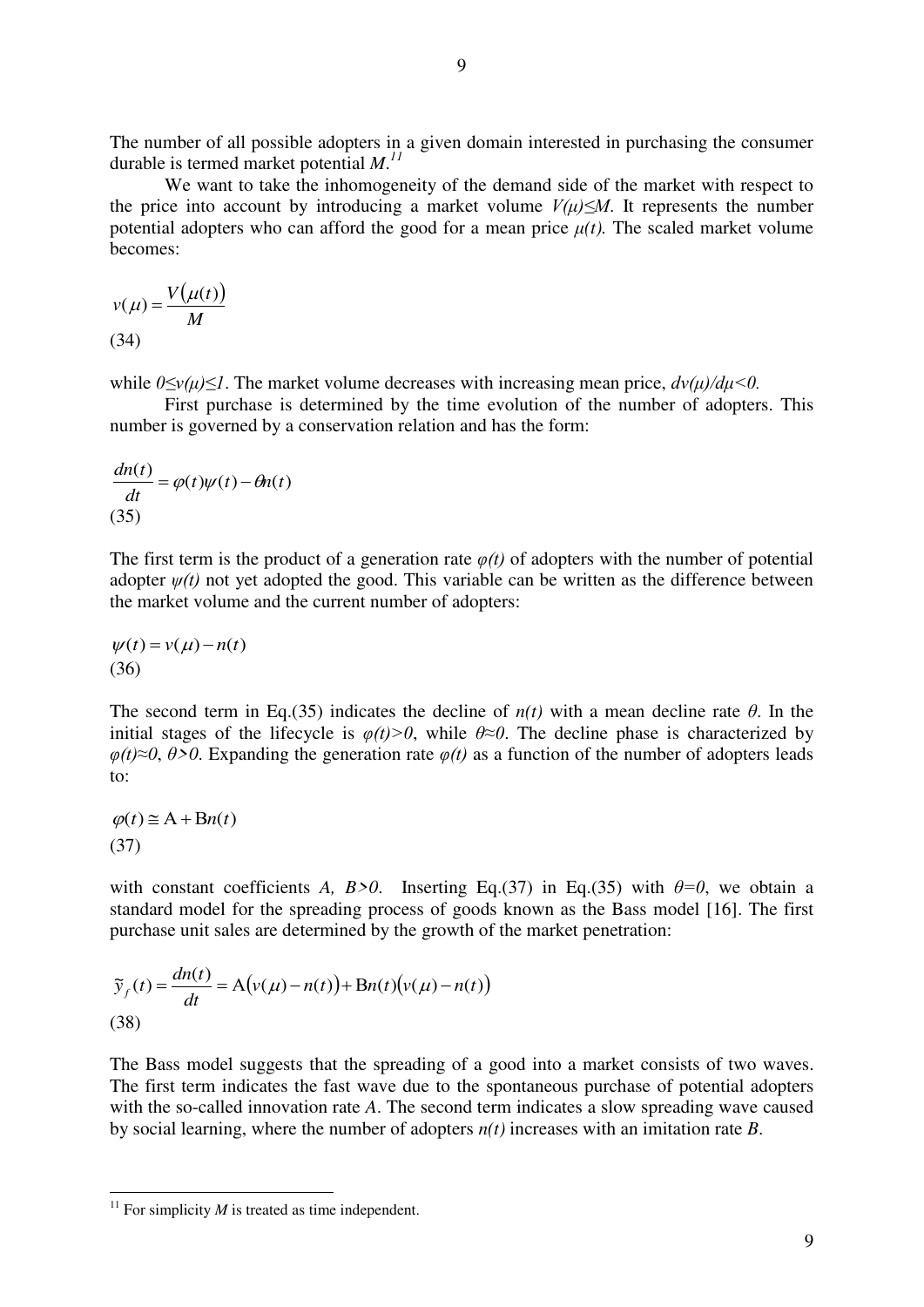Repurchase events must be proportional to the current number of adopters. The total repurchased number of units per unit time  $\tilde{y}_r(t)$  can therefore be modelled as the product of *n(t)* with a time dependent repurchase rate  $\zeta(t)$  characterizing the average number of repurchased units per unit time and adopter:

$$
\widetilde{y}_r(t) = \xi(t)n(t)
$$
\n(39)

The repurchase rate *ξ(t)* describes multiple and replacement purchase. Replacement purchase is due to the finite lifetime  $\tau$  of the good caused for example by product failure. Multiple purchases can be specified by the number of units *ι* purchased during this mean lifetime. The repurchase rate *ξ(t)* approaches therefore after sufficient time to a maximum magnitude *ξmax*=*ι/τ*. <sup>12</sup> The growth of the repurchase rate up to *ξmax* can be modelled by the dynamic equation:

$$
\frac{d\xi(t)}{dt} = a\xi(t)\big(\xi_{\text{max}} - \xi(t)\big)
$$
\n(40)

where *a>0* characterizes the growth rate of *ξ(t)*. The solution of this relation determines the repurchase rate evolution:

$$
\xi(t) = \frac{\xi_{\text{max}}}{1 + C_{\xi}e^{-at}}
$$
\n(41)

with the free parameter *Cξ*.

The total unit sales are the sum of first- and repurchase events:

$$
\tilde{y}(t) = \tilde{y}_f(t) + \tilde{y}_r(t) = \frac{dn(t)}{dt} + \xi(t)n(t)
$$
\n(42)

The product lifecycle can be characterized by the main processes governing the adopter evolution:

i) In the introduction phase of the PLC the main source of the growth of  $n(t)$  is spontaneous purchase. Hence, the introduction phase is determined by the dominance of the first term in Eq.(38) over the second which leads to the condition  $A > Bn(t)$ . It is related to the fast spreading wave of the good.

ii) In the growth phase social learning dominates the adopter evolution. This phase is related to the slow spreading wave where  $A \le Bn(t)$  in Eq.(38). At the transition between both phases the number of adopters is  $n_e \approx A/B$ .

iii) In the maturity phase the spreading due to social contagion saturates while:

 $\frac{(t)}{t} \approx 0$ *dt dn t* (43)

-

<sup>12</sup> Note that virtual goods like music, software or books have in infinite lifetime *τ∞* and hence *ξmax*≈*0.* Therefore repurchase of these goods usually disappear.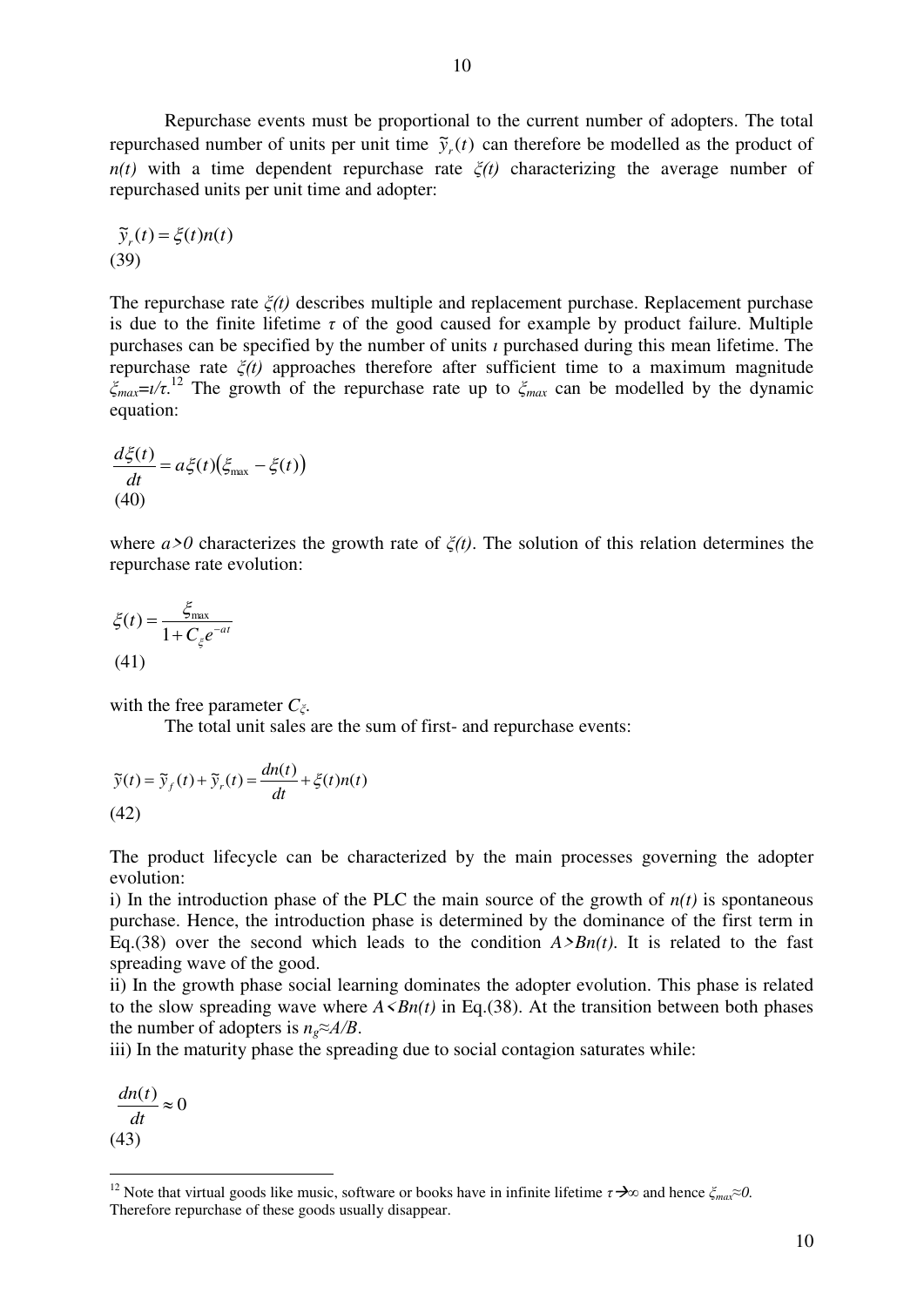From Eq.(38) follows with Eq.(43) that the number of adopters is determined in this period by:

$$
n(t) \cong v(\mu) = n_0
$$
\n(44)

The evolution of the market penetration  $n(t)$  can then be described by the solution of Eq.(38) given by:

$$
n(t) = \frac{1 - e^{-(A+B)t}}{\left(1 + \frac{B}{A}e^{-(A+B)t}\right)^2} n_0
$$
\n(45)

which yields an *S*-curve in time. The total first purchase unit sales caused by Bass diffusion become:

$$
\widetilde{y}_f(t) = \frac{dn(t)}{dt} = \frac{A(A+B)^2 e^{-(A+B)t}}{(A+Be^{-(A+B)t})^2} n_0
$$
\n(46)

However, according to Eq.(30) the mean price decreases in time and as a consequence the market volume  $v(\mu(t))$  increases. That means, when the spreading process due to social contagion slows down the number of potential adopters who cannot afford the good increases due to the decline of the mean price. This is an additional diffusion process related to the evolution of the mean price and the amount of adopters limited by their income. However, by studying the income distribution a peak in the income distribution is evident representing income limited potential adopters getting unemployment insurance or other social insurance income  $[1]$ <sup>13</sup> When the mean price declines such that these potential adopters can afford the good an additional second spreading wave is initiated in the maturity phase. It can be described by Eq.(38) as spontaneous purchase with *A=A'*, *B=0* and the corresponding market volume *n1*.

iv) The decline phase is related to the occurrence of a close substitute of the current durable at time step *td*. This substitute changes the repurchase behaviour of potential buyers immediately. For the case that the current good is ultimately replaced the repurchase rate *ξ(t)* declines in time while *ξmax*≈*0*. This effect can be taken into account in the time evolution of the repurchase rate Eq.(40) by assuming a negative growth rate  $-a'$ . Eq.(40) turns therefore for  $t > t_d$  into:

$$
\frac{d\xi(t)}{dt} \equiv -a'\xi(t)
$$
  
(47)

-

with *a'>0* neglecting higher order terms in *ξ(t)*. The differential equation has the solution:

 $13$  This peak in the income distribution is called insurance peak.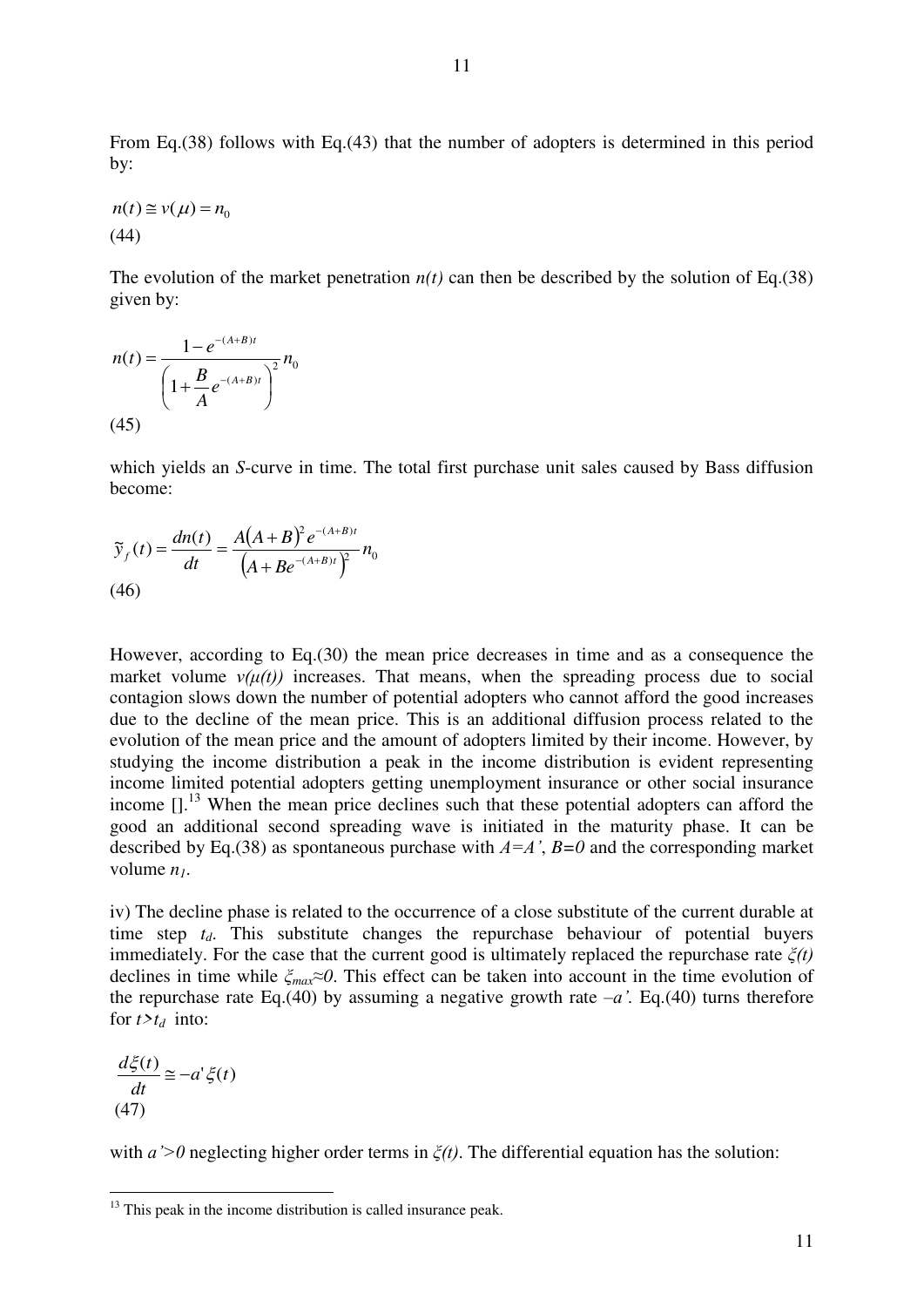$$
\xi(t) = \xi(t_d)e^{-a'(t-t_d)} + \xi_{\min}
$$
\n(48)

where *ξmin*≈0 indicates a remaining minimum repurchase rate. As a result of the declining repurchase rate the number of adopters declines with the rate *θ>0*. Applying Eq.(35) with  $\varphi(t>t_d)=0$  we get for  $t>t_d$ :

$$
n(t) = n(td)e-\theta(t-td) + nmin
$$
\n(49)

while  $n_{min}$  is an eventually remaining minimum number of adopters.

The established relations allow a characterization of the entire product lifecycle for both, the evolution of the mean price and the unit sales and penetration evolution. In order to compare the model with empirical data a minimum set of free parameters is required. The evolution of  $\tilde{z}(t)$  entails three free parameters  $z_{max}$ ,  $\alpha$  and  $C_z$ . For the mean price evolution four additional parameters are necessary  $\mu_0$ ,  $\mu_f$ ,  $\mu_m$  and *H*. The adopter evolution is characterized here by Bass diffusion Eq.(45). It involves the free parameters *A, B* and *n0*, for the second spreading wave at time step  $t<sub>l</sub>$  the parameter *A'* and  $n<sub>l</sub>$ . The decline phase starts at  $t_d$  and requires two extra parameters  $\theta$  and  $n_{min}$ . The total unit sales  $\tilde{y}(t)$  are governed by Eq.(42) determined by Bass diffusion and the repurchase rate parameters *a, ξmax* and *Cξ*. The decline phase finally uses the parameters *a'* and *ξmin.* Since the empirical unit sales are usually given in absolute numbers, for a comparison the market potential *M* has to be known. A complete description of the product lifecycle together with the mean price evolution involves a minimum number of 22 free parameters in the presented approximation.

#### **2.3. The Relation between Market Penetration and Supply**

Eq.(19) suggests that the initial stages of the lifecycle suffer from a constrained supply. This effect must have an impact on the velocity of the spreading process of a durable. Here we want to estimate the impact of a constrained supply on the imitation parameter *B* of the Bass model. For this purpose the total unit sales are approximated by the first purchase sales  $\tilde{y}_f(t)$  in Eq.(42). Further we can neglect the impact of spontaneous purchase on  $\tilde{y}_f(t)$ since A≈0. From Eq.(19) follows with Eq.(38):

$$
Bn(t)\psi(t) \approx \frac{\tilde{d}_0(t)}{1 + C_z e^{-\alpha t}}
$$
\n(50)

Obviously the impact of a constraint supply can be neglected if *Cz=0*. The idea is therefore to treat the imitation parameter *B* as a function of  $C_z$ . Expanding  $B(C_z)$  up to the first order yields:

$$
B(C_z) \cong B_0 + B_1 C_z
$$
\n(51)

with the unknown coefficients  $B_0$  and  $B_1$ . Inserting this relation in Eq.(50) and expanding also the right hand side of Eq.(19) with respect to  $C<sub>z</sub>$  we get: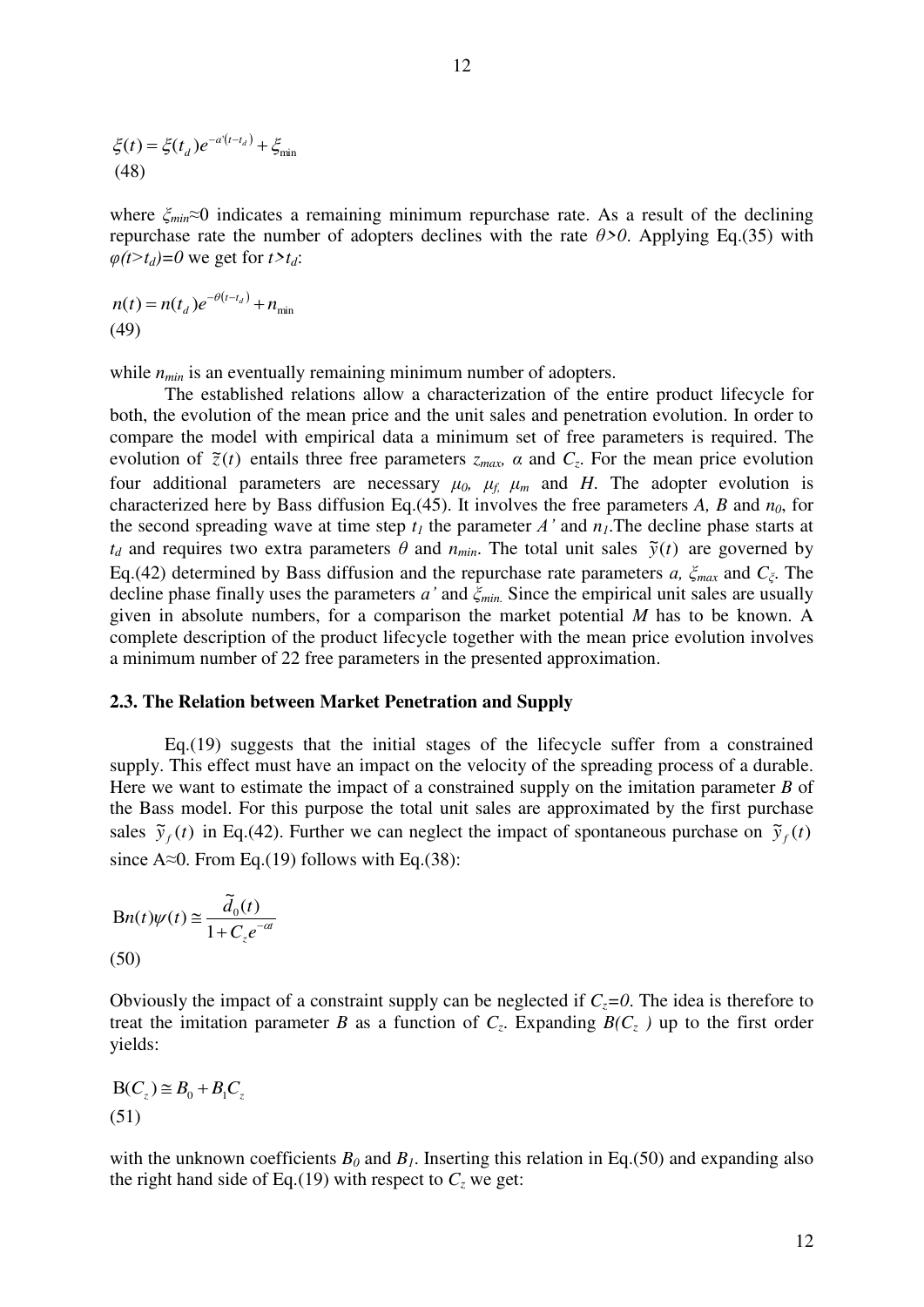$$
(B_0 + B_1 C_z) n(t) \psi(t) \cong \tilde{d}_0(t) \big(1 - C_z e^{-\alpha t}\big)
$$
\n(52)

A comparison of the coefficients leads to:

$$
B_0 n(t)\psi(t) = \tilde{d}_0(t); \qquad B_1 n(t)\psi(t) = -\tilde{d}_0(t)e^{-\alpha t}
$$
\n(53)

The relations suggest that  $B_I$  must be a time dependent function of the form:

$$
B_1(t) = -B_0 e^{-\alpha t}
$$
\n(54)

Taking the time average over the growth period *Δtg*, we obtain for the mean magnitude of the imitation parameter:

$$
B(\beta) = \frac{B_0}{\Delta t_g} \int_{0}^{\Delta t_g} (1 - C_z e^{-\alpha t}) dt = B_0 (1 + \beta)
$$
\n(55)

with:

$$
\beta = \frac{e^{-\alpha \Delta t_s} - 1}{\alpha \Delta t_s} C_z
$$
\n(56)

Note that  $\beta \leq 0$ , because the exponential function is smaller than one for  $\Delta t_g > 0$ . Eq.(55) suggests that  $B(\beta)$  is linear increasing function. The magnitude of the imitation parameter raises with increasing  $\beta$  until  $\beta=0$ . For  $\beta=0$ , the supply constraint has no impact on the imitation parameter. In this case  $B(\beta)$  has its maximum magnitude  $B_0$  and the diffusion process takes place with maximum velocity. The diffusion is unperturbed for the case of a fast price decline related to a high  $\alpha$  during the growth phase  $\Delta t_g$ , respectively for small  $C_z$ indicating a large amount of available units at introduction of the good. It has to be emphasized that the retarded market diffusion is not a consequence of the price evolution but exclusively the result of the constrained supply in the initial stages of the lifecycle.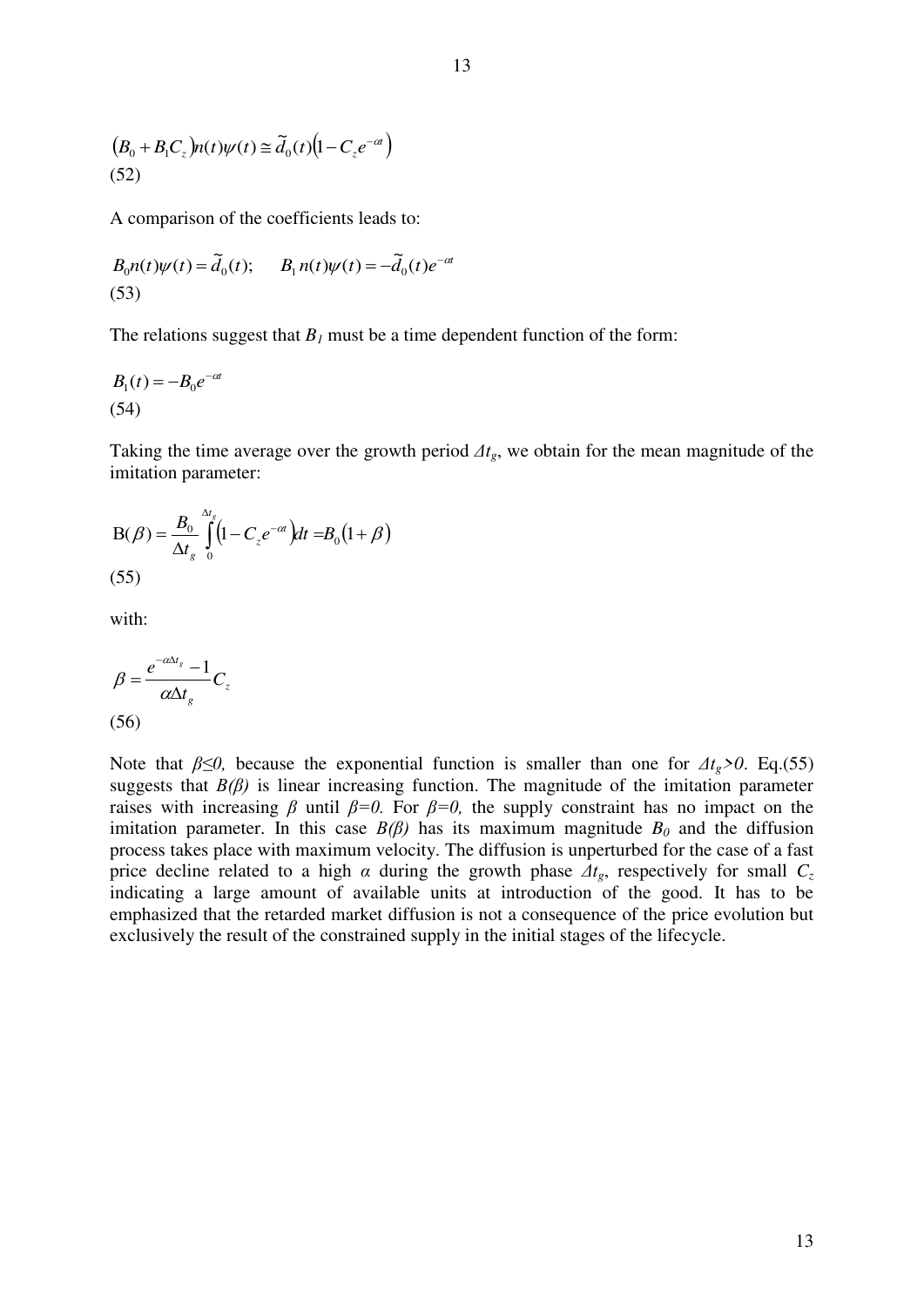#### **3. Comparison with Empirical Results**

The presented model suggests that the PLC of (nearly) homogeneous consumer durables in polypoly markets have the following characteristics:

14

1. Homogeneous durable goods in polypoly markets have a price dispersion that can be approximated by the Laplace distribution Eq.(24).

2. For a fast growing supply the number of available units  $\tilde{z}(t)$  increases in time according to the logistic law Eq.(17). This evolution causes a logistic decline of the mean price described by Eq. $(30)$ .

3. Applying the Bass model for the market penetration *n(t)* the initial stages of the PLC can be approximated by Eq.(45) including a second spreading wave, while the decline phase is characterized by Eq.(49).

4. The total unit sales are determined on the one hand by the growth of the number of adopters and on the other hand by the repurchase of the good. The first purchase unit sales are given in the presented approximation by Eq.(46) as a result of the Bass model. Repurchase is determined by Eq.(39) with the logistic repurchase rate Eq.(41). The decline phase is governed by an exponential decay of the repurchase rate described by Eq.(48).

5. The diffusion processes is subject to a supply constraints causing a decelerated diffusion process. Plotting the imitation rate *B* as a function of *β* the model suggests a linear relationship of the form Eq.(55) .

In order to compare the presented model with available empirical data a number of consumer durables are studied satisfying the model conditions where the market penetration and the price evolution are known. For two samples also data of the empirical unit sales are available. Unfortunately the first assertion cannot be verified for the considered samples because the price dispersions of these goods are unknown. From empirical data of the price dispersion of homogeneous goods it was found, however, that their price dispersion can be approximated by a Laplace distribution [13,16,17]. It is assumed that the chosen examples exhibit similar distributions.

#### **3.1. Market penetration, Mean Price and Supply Evolution**

In order to illustrate the entire PLC of a durable, the empirical market penetration  $n(t)$ of Black & White (B&W) TV sets in the UK [18] is displayed in Fig.1 (squares) together with a fit of the Bass model Eq.(45) for the initial stages of the PLC (solid line) while Eq.(49) is applied for the decline phase. The fit parameters are summarized in Table 1 (solid line). Indicated are the phases characterizing the stages of the lifecycle as suggested by the model. The transition between introduction and growth phase takes place at a market penetration  $n_e \approx 2\%$ . The first spreading wave described by the Bass model in the maturity phase is indicated by the dotted line. As expected, the decline phase of this good can be described by the exponential decay of the number of adopters by Eq.(49) starting at  $t_d$ =26 years. Displayed in Fig.1 as a measure of the mean price  $\mu(t)$  is the average sales price scaled by the maximum price [19]. The dashed line represents a fit of Eq.(30). Shown in the insert is the function  $\tilde{z}(t)$ that follows from the fit of the mean price with the scaling  $z_{max} = 1$ . According to this model  $\tilde{z}(t)$  indicates the evolution of freely available units. Shown in Fig.2 is a similar example. Displayed is the empirical sales evolution of Black & White TV sets in the USA [19]. Both samples have a dynamics in agreement with the presented model applying the parameters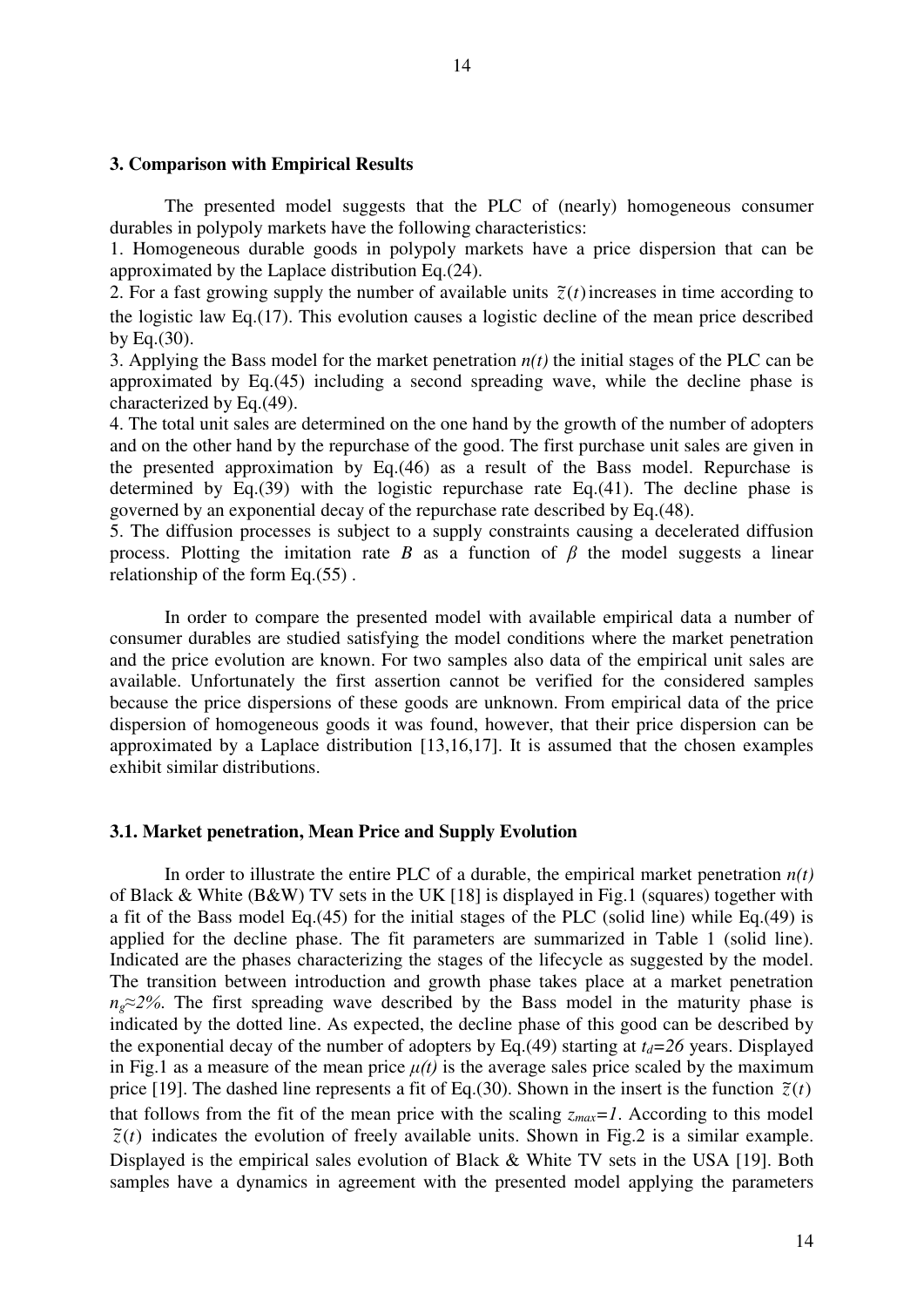summarized in Table 1. Unfortunately data for the decline phase of this durable are not

Presented in Fig.3 are the empirical market penetration and price evolution of CDplayers in the USA [20]. This good has the smallest parameter  $\alpha = 0.17$  in the considered collection of durables suggesting a slow increase of the total output in time. A consequence of the theory is that for small supply growth rates  $\alpha$  the mean price is susceptible for demand and supply fluctuations. This can be seen in the initial period of the market penetration where a considerable fluctuation of the mean price is evident. Approaching the inflection point of the adopter evolution (maximum of the first purchase unit sales) price fluctuations settle down. A very fast growing market is that of DVD players in the USA displayed in Fig.4 [20]. This market has the highest supply growth rate  $\alpha = 0.65$  exhibiting a rapid increase of supplied units accompanied with a considerable price decline.

Displayed in Fig.5 is the market evolution of Color TV sets in the USA [21]. Note that the Bass model applies merely up to about *80%* of the total market potential. The presented model is derived for the case that  $\tilde{z}(t)$  does not suffer from supply constraints approaching *zmax=1* with a constant supply growth rate *α* over the entire lifecycle *Δt* (Eq.(16)). The empirical data suggest, however, that the supply evolution may have two separated logistic growth periods with *zmax<1* and nearly constant *α*. In this case the price evolution can be approximated by two logistic waves separated by time step *t1*. This result can be interpreted as a rapid expansion of production capacities after introduction of the good followed by a much slower output increase. Applying two successive logistic waves the price and hence the supply evolution can be fitted with a higher accuracy. The data of the fit parameters  $\alpha_k$ ,  $z_{maxk}$ ,  $C_{\lambda k}$  with  $k=0$  for the first and  $k=1$  for the second growth period are summarized in Table 1.

This supply evolution can be found also in the next two examples of durables. Shown in Fig.6 is the market evolution of cell phones in the USA [20]. The data suggest a considerable increase of the output up to  $t_1 = 1991$  accompanied by a rapid price decline. After this growth period the expansion of the capacities slowed down. A dichotomy of the supply evolution is also evident in the market evolution of VCR's in the USA [20] with two growth waves of nearly equal  $\alpha$ .

#### **3.2. The Unit Sales Evolution**

available.

In addition to the market penetration and price evolution the model allows also an investigation of the evolution of the total unit sales. For two examples empirical sales data are available. Displayed in Fig.8 are the total unit sales of VCR's in the USA (squares) together with a fit of Eq.(46) and Eq.(39) for first- and repurchase (solid line) with the parameters given in Table 1 [20]*.* The model suggests that the sales peak with its maximum around 1986 is due to first purchase caused by Bass diffusion. The total unit sales growth until maximum magnitude was approached in 2000. The decline of the unit sales starts in 2001 caused by the introduction of DVD recorders as a close substitute.

Another example of the PLC of a consumer durable is displayed in Fig.9. It shows the rise and decline of the unit sales of CD-players in the USA (squares) and fit with the model equations (solid line) applying the parameters in Table 1 [20]*.* In difference to the VCR case the first sales peak due to the diffusion process in not clearly evident. This is due to the slow penetration of this good. The time until it is replaced by a close substitute (MP3 player) is much shorter than for VCR's. The decline rate *a'* for CD-Players is, however, much smaller than for VCR's suggesting that CD-Players can be found in US households over long time horizons.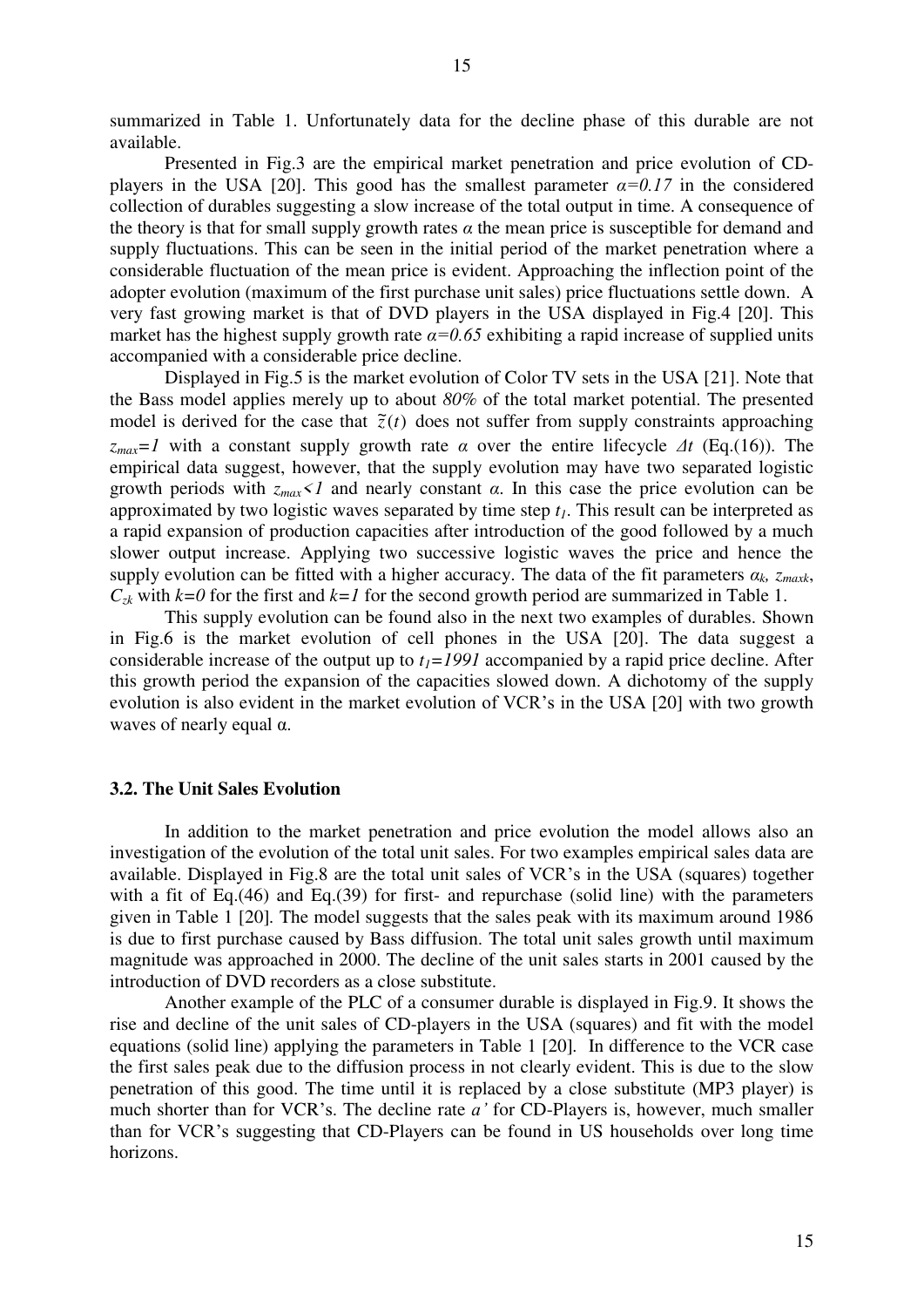#### **3.3. The Relation between Market Penetration and Supply**

Eq.(55) predicts a linear relationship between the imitation parameter *B* of the Bass model as a measure of the diffusion velocity due to social contagion and the parameter *β* describing the impact of lost sales in the initial stages of the lifecycle. Taking advantage from the data in Table1 the relation between both parameters is plotted in Fig.10.<sup>14</sup> From a linear regression fit we get for the solid line displayed in Fig.10  $B_0 = 1.7$  and  $B_1 = 1.1$ . Eq.(55) suggests, however, that both parameters should be equal. Since this is not exactly the case and due to the small coefficient of determination  $(R^2=0.8)$  of the regression fit we can conclude that the established theoretical considerations leading to Eq.(55) are qualitatively correct, but cannot verified quantitatively with this small number of examples.

#### **4. Discussion**

-

 In this paper a dynamic microeconomic model of the PLC is established based on the dynamics of supply and demand. The PLC evolution is schematically displayed in Fig.11 for the case of a homogeneous durable in a fast growing polypoly market. At introduction of a new durable the total number of available units  $\tilde{z}(t)$  (solid line) is usually small compared to the corresponding total number of demanded units  $\tilde{x}(t)$  (dashed line). As a consequence not all demands can be satisfied.<sup>15</sup>

The aggregated demand and supply curves  $x(t,p)$  and  $z(t,p)$  at the introduction time step  $t_0$  are indicated by solid lines in the right insert of Fig.11. The model is based on the idea that sales events in a given price interval counted by the unit sales rate  $y(t, p)$  are the result of a meeting process of demanded and supplied product units given by the aggregated distribution functions  $x(t,p)$  and  $z(t,p)$ . The chance that demanded and supplied product units meet is determined by the overlap of these functions*.* It has its maximum magnitude at the intersection point of  $x(t,p)$  with  $z(t,p)$ . The unit sales  $y(t,p)$  and also the price dispersion  $P_y(p)$ have a maximum there and corresponds to the mean price  $\mu(t)$  of the good. In similarity to the neo-classic microeconomic approach the market price is therefore determined by the intersection of the supply and demand curves.<sup>16</sup> The resulting price dispersion  $P_y(p)$  (dotted line) has for homogeneous goods the form of a Laplace distribution.

For a fast growing output (a supply market) the functions  $x(t,p)$  and  $z(t,p)$  are subject to time-dependent variations inducing shifts of the mean price. The mean price evolution is governed by a Walrus equation, i.e. an excess increase of the number of demanded units increase and an excess increase of supplied units decrease the mean price in time. For the case of a fast supply growth the total number of available units  $\tilde{z}(t)$  increases in from of a logistic function until  $\tilde{z}(t) = z_{max}$ , while the number of demanded units  $\tilde{x}(t)$  declines in the run of time indicated in the upper graph of Fig.11. As a result the mean price  $\mu(t)$  declines governed by a logistic law approaching a floor price *μ<sup>f</sup>* displayed in the lower graph of Fig.11 (For some durables the empirical data suggest that this evolution takes place in form of two logistic waves). Note that the price dispersion does not only shift to lower values in the PLC, but

<sup>&</sup>lt;sup>14</sup> In the case of two supply waves, the data of the first wave with index  $0$  were taken.

<sup>&</sup>lt;sup>15</sup> Note that in this dynamic microeconomic model the unrealistic assumptions of the neo-classic model that all demanded units are necessarily equal to all supplied units can be omitted. Not satisfied demands disappear and do not contribute to the unit sales (Eq.(11)).

<sup>&</sup>lt;sup>16</sup> The demand and supply curves  $x(t,p)$  and  $z(t,p)$  are a consequence of the purchase process assuming a price minimizing propensity of potential buyers and a price maximizing propensity of suppliers [13]. A derivation of these functions from utility considerations of potential buyers or from the profit maximizing behaviour of the suppliers as in the neo-classic model is not required.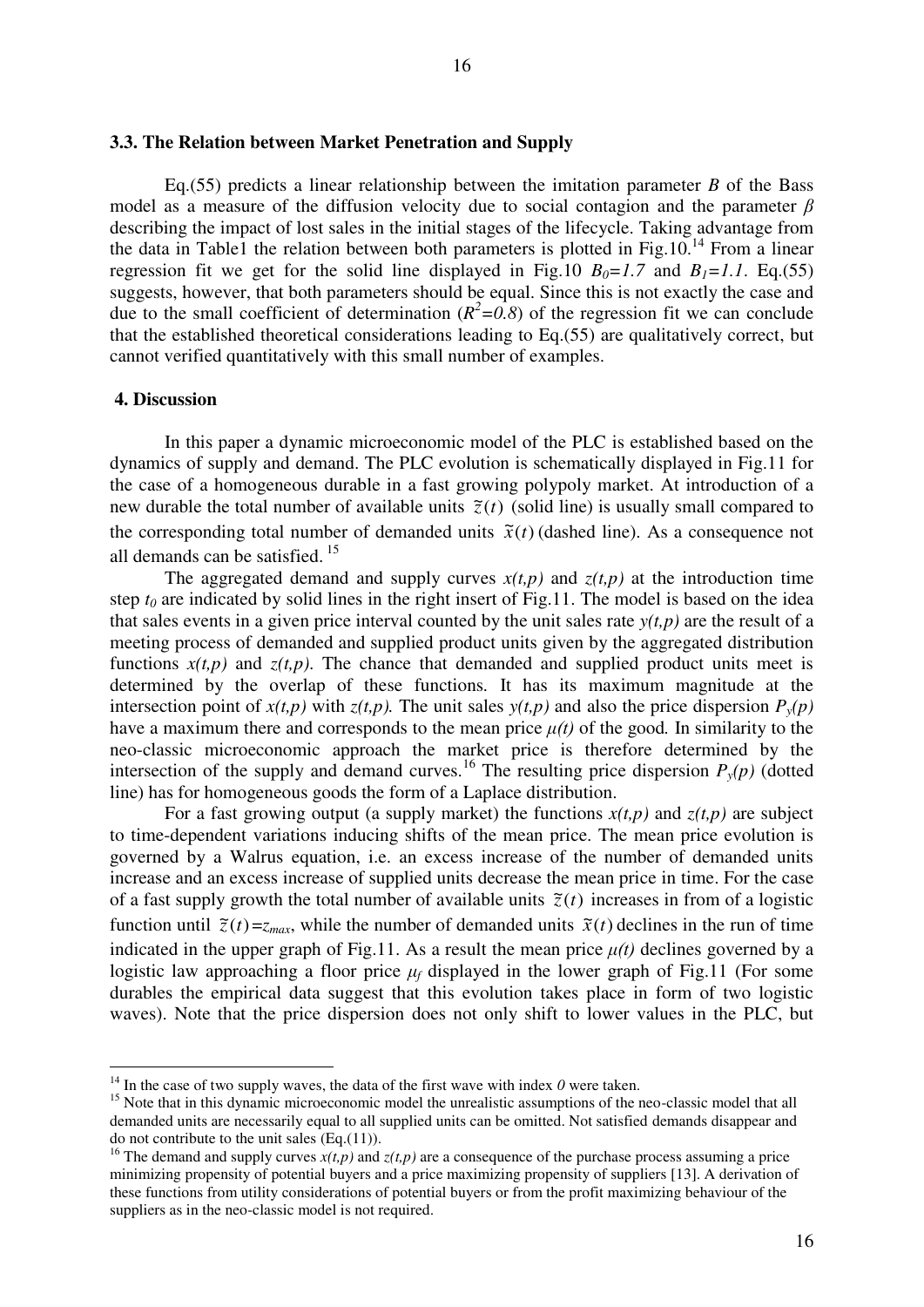because a price is strictly positive  $P_y(p)$  must become a narrow peak around the floor price  $\mu_f$ as schematically indicated in Fig.(11) [13].

 Accompanied with the supply and demand evolution the good spreads into the market described here by Bass diffusion. The spreading process determines the evolution of the market penetration  $n(t)$  and first purchase sales. In order to complete the initial stages of the PLC repurchase is taken into account here by a logistic growth of the number of repurchased units per unit time.<sup>17</sup> The decline phase of a good starts with the introduction of a close substitute at time step  $t_d$ . It has an impact on the repurchase behaviour of potential buyers causing an exponential decline of the total unit sales and the number of adopters with time. The total PLC is schematically displayed in the lower graph of Fig.11 in terms of the total unit sales  $\tilde{y}(t)$  (dash-dot line) and market penetration  $n(t)$  (solid line). The characteristic stages of the lifecycle can be separated in this model by the main processes determining the adopter evolution also indicated in Fig.11.

 Previous considerations suggested that the price evolution must have an impact on the diffusion process [22]. In the presented model a high introduction price would cause a small market volume. The declining mean price with increasing supply leads to a growth of the market volume. This additional price dependent diffusion process is not further discussed here (see [15]). But the mean price expresses also the relation between supply and demand. Explicitly derived in this paper is that a supply shortage in the initial stages of the PLC may cause lost sales. This effect is the origin of a decelerated spreading of the good. The imitation parameter *B* of the Bass model has its maximum magnitude for a fast growing supply during the growth period  $\Delta t_g$  (high supply growth parameter  $\alpha$ ) and if the initial number of available units is high (small  $C_z$ ). A comparison with empirical investigations shows that the theoretical considerations predicting a linear relationship between the imitation parameter *B* and a comprised parameter  $\beta$  indicating the supply growth are qualitatively correct.

#### **5. Conclusions**

-

We can conclude that:

- 1. The PLC of homogeneous durable goods in polypoly markets is determined by the complex dynamics of demand and supply. This dynamics generate a (Laplacian) price dispersion and governs the mean price evolution governed by a Walrus equation. While the demand side is characterized by the evolution first- and repurchase events the supply side is mainly determined by the output growth.
- 2. First purchase is related to the spreading process of the good into the market governed by a conservation relation for the number of adopters. The market penetration can be well described by the Bass model suggesting a fast and a slow spreading wave of the market penetration where the fast is mediated by mass media and the slow is due social contagion.
- 3. Repurchase is caused by the finite lifetime of a good and multiple purchase events. It can be modelled as a logistic growth of repurchase events.
- 4. The introduction of a close substitute changes the repurchase behaviour of potential buyers. It induces an exponential decline of the repurchase sales and market penetration.
- 5. Supply constraints in the initial stages of the PLC cause a retarded spreading of the good into the market. The imitation parameter of the Bass model decreases with a slow output growth and a small number of available units at introduction of the good.

<sup>&</sup>lt;sup>17</sup> Periodic oscillations in the repurchase process due to the initial growth period are neglected here (see [15]).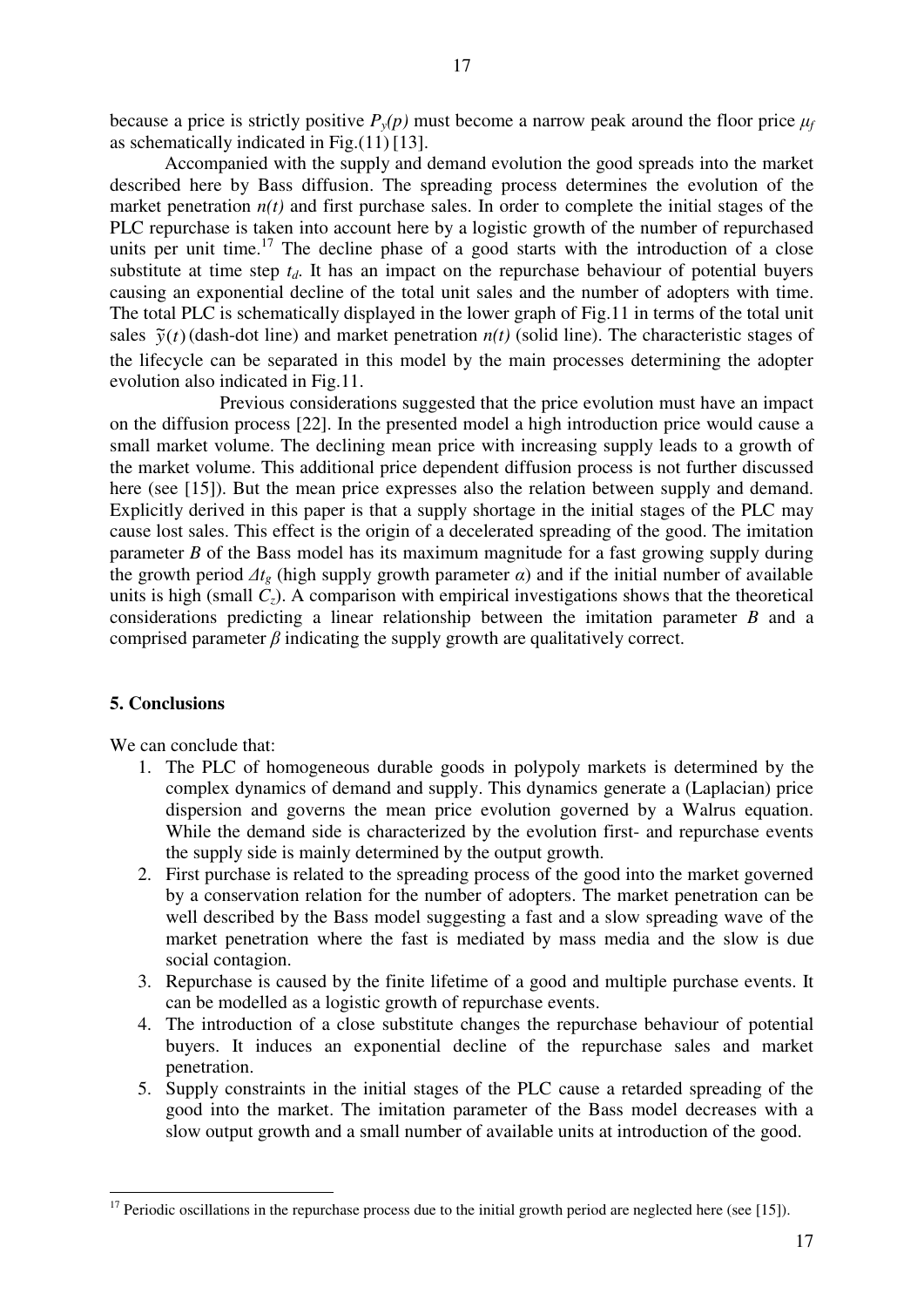#### **References**

- [1] Chitale AK, Gupta R Product Policy and Brand Management. Prentice-Hall of India Pvt. Ltd.; 2010.
- [2] Rogers EM. Diffusion of Innovations. Simon and Schuster, New York; 2003.
- [3] Chandrasekaran D, Tellis GJ. A Critical Review of Marketing Research on Diffusion of New Products. Rev. Marketing Research. 2007; 3: 39- 80.
- [4] Peres R, Muller E, Mahajan V. Innovation diffusion and new product growth models: A critical review and research directions. Int. J. of Research in Marketing. 2010: 27: 91-106.
- [5] Mahajan V, Muller E, Wind Y. New- Product Diffusion Models, Springer Verlag; 2000.
- [6] Ho T-H, Savin S, Terwiesch C. Managing Demand and Sales Dynamics in New Product Diffusion under Supply Constraint. Managing Science. 2002: 48: 187-206.
- [7] Hollensen S. Marketing Management. Pearson Education Ltd.; 2010.
- [8] Bass FM. A new product growth model for consumer durables. Management Science. 1969; 15: 215-227.
- [9] Feichtinger G. Optimal pricing in a diffusion model with nonlinear price dependent market potential. Operations Research Letters. 1982: 1: 236-240.
- [10] Bass FM, Krishnan TV, Jain D. Why the Bass Model fits without Decision Variables. Marketing Science. 1994: 13: 203-223.
- [11] Kaldasch J. Dynamic Model of Markets of Homogeneous Nondurables. British Journal of Economics, Management & Trade. 2015: 9: (3),1-12. Article no. BJEMT.19254.
- [12] Kaldasch J. Evolutionary Model of Stock Markets. Physica A. 2014 ; 415: 449-462.
- [13] Kaldasch J. Dynamic Model of the Price Dispersion of Homogeneous Goods. British Journal of Economics, Management & Trade. 2015: 8: Article no. BJEMT.2015.104.
- [14] Zhang W-B. Synergetic Economics. Springer Verlag Berlin; 1991.
- [15] Kaldasch J. Evolutionary model of an Anonymous Consumer Durable Market. Physica A. 2011; 390: 2692-2715.
- [16] Kaplan G, Menzio G. The Morphology of Price Dispersion. 2015: NBER Working Paper No. 19877.
- [17] Sapio S. An Empirically Based Model of the Supply Schedule in Day-Ahead Electricity Markets. LEM Working Paper Series. 2008; 13.
- [18] Harper R. Inside the Smart Home. Springer Verlag London; 2003.
- [19] Wang Z. Income Distribution, Market Size and the Evolution of Industry. Review of Economic Dynamics. 2007: 11: 542-565.
- [20] Coplan J. Diagnosing the DVD Disappointment: A life Cycle view. The Leonard N. Stern School of Business; 2006.

Available: http://w4.stem.nyu.edu/glucksman/docs/Coplan.pdf.

- [21] Vanston LK. Practical Tips for Forecasting New Technology Adoption. Telektronikk. 2008: 3: 179-189.
- [22] Kalish S. A new product adoption model with price advertising and uncertainty. Marketing Science. 1985: 31:1569-1585.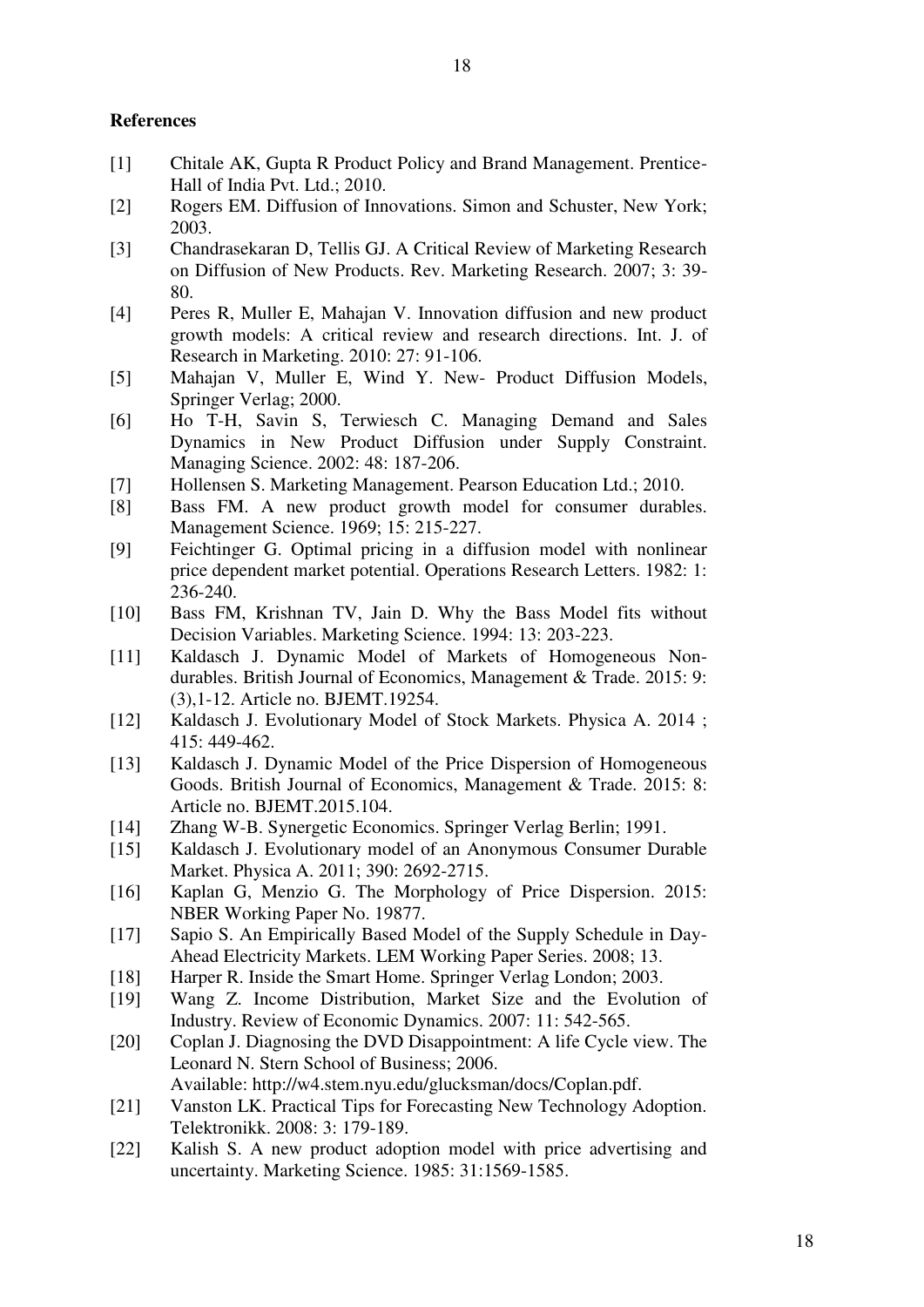| I<br>I<br>٠<br>×, |
|-------------------|
|-------------------|

| 'DIE<br>я |
|-----------|
|-----------|

-

| <b>Parameter</b>                            | (UK)           | $B\&WTV$ $B\&WTV$ $CD$<br>(USA) | <b>Player</b>   | <b>DVD</b><br>Player | Colour<br>TV   | <b>Cell</b><br><b>Phone</b> | <b>VCR</b>     |
|---------------------------------------------|----------------|---------------------------------|-----------------|----------------------|----------------|-----------------------------|----------------|
| Figure                                      | $\mathbf{1}$   | $\overline{2}$                  | $\overline{3}$  | $\overline{4}$       | $\overline{5}$ | $\overline{6}$              | $\overline{7}$ |
| $t_0$                                       | 1946           | 1948                            | 1983            | 1998                 | 1954           | 1984                        | 1978           |
| $\alpha$ [year <sup>-1</sup> ]              | 0.3            | 0.55                            | 0.17            | 0.65                 | 0.38           | 0.6                         | 0.6            |
| $z_{max}$                                   | $\mathbf{1}$   | $\mathbf{1}$                    | $\mathbf{1}$    | $\mathbf{1}$         |                |                             |                |
| $C_z$                                       | $\overline{8}$ | 10                              | $\overline{6}$  | $\overline{4}$       |                |                             |                |
| $\mathcal{Z}_{maxO}$                        |                |                                 |                 |                      | 0.28           | 0.5                         | 0.5            |
| $C_{z0}$                                    |                |                                 |                 |                      | 10             | 10                          | 10             |
| $a_0$ [ year <sup>-1</sup> ]                |                |                                 |                 |                      | 0.38           | $0.6\,$                     | 0.6            |
| $\frac{t_1 \left[\text{ years}\right]}{18}$ |                |                                 |                 |                      | 19             | $\overline{5}$              | 10             |
| $z_{max1}^{I\delta}$                        |                |                                 |                 |                      | 0,72           | 0.5                         | 0.5            |
| $C_{z1}$                                    |                |                                 |                 |                      | 6              | 10                          | 150            |
| $a_l$ [ year <sup>-1</sup> ]                |                |                                 |                 |                      | 0.2            | 0.43                        | 0.63           |
| $\mu_0$ [%]                                 | 130            | 110                             | 118             | 150                  | 100            | 112                         | 105            |
| $\mu_f$ [%]                                 | 60             | 28.3                            | 15              | 20                   | $\overline{8}$ | 14                          | $\overline{8}$ |
| $H_{-}$                                     | 0.77           | 1.35                            | 2.06            | $\overline{2}$       | 2.52           | $\overline{2}$              | 2.57           |
| $A \mid year^{\textit{I}}$                  | 0.0065         | 0.05                            | 0.0085          | 0.007                | 0.0005         | 0.0015                      | 0.0018         |
| $B$ [ year <sup>-1</sup> ]                  | 0.4            | 0.4                             | 0.45            | 1.2                  | 0.4            | 0.55                        | 0.64           |
| $n_0$ [%]                                   | 90             | 90                              | 76              | 70                   | 83             | 55                          | 82             |
| $t_I$                                       |                |                                 |                 |                      |                |                             |                |
| $\overline{A}$ ,                            |                |                                 |                 |                      |                |                             |                |
| n <sub>I</sub>                              |                |                                 |                 |                      |                |                             |                |
| M in Mio                                    |                |                                 | 85              |                      |                |                             | 79             |
| $t_d$ [ years]                              | 26             |                                 | 17,8            |                      |                |                             | 23.8           |
| $\theta$ [year <sup>-1</sup> ]              | 0.16           |                                 |                 |                      |                |                             |                |
| $n_{min}$                                   | $\overline{0}$ |                                 |                 |                      |                |                             |                |
| a[year']                                    |                |                                 | 0.3             |                      |                |                             | 0.31           |
| $a'$ [year <sup>-1</sup> ]                  |                |                                 | 0.1             |                      |                |                             | 0.65           |
| $\xi_{min}$                                 |                |                                 | $\overline{0}$  |                      |                |                             | $\overline{0}$ |
| $\xi_{max}$                                 |                |                                 | 1.0             |                      |                |                             | 0.33           |
| $C_{\xi}$ .                                 |                |                                 | $\overline{50}$ |                      |                |                             | 120            |
| $\Delta t_e$ [ years]                       | 20             | 14                              | $\overline{18}$ | 10                   | 25             | 15                          | 16             |
| $\overline{\beta}$                          | $-1.03$        | $-1.29$                         | $-1.25$         | $-0.57$              | $-1.02$        | $-1,1$                      | $-1.03$        |

**Table 1.** Characteristic parameters of the studied examples. For simplicity we have set  $\mu_m = 0$ .

 $\overline{\phantom{a}}$ 

<sup>&</sup>lt;sup>18</sup> The time dependence in Eq.(17) has to be replaced for the second wave by  $t-t_1$ .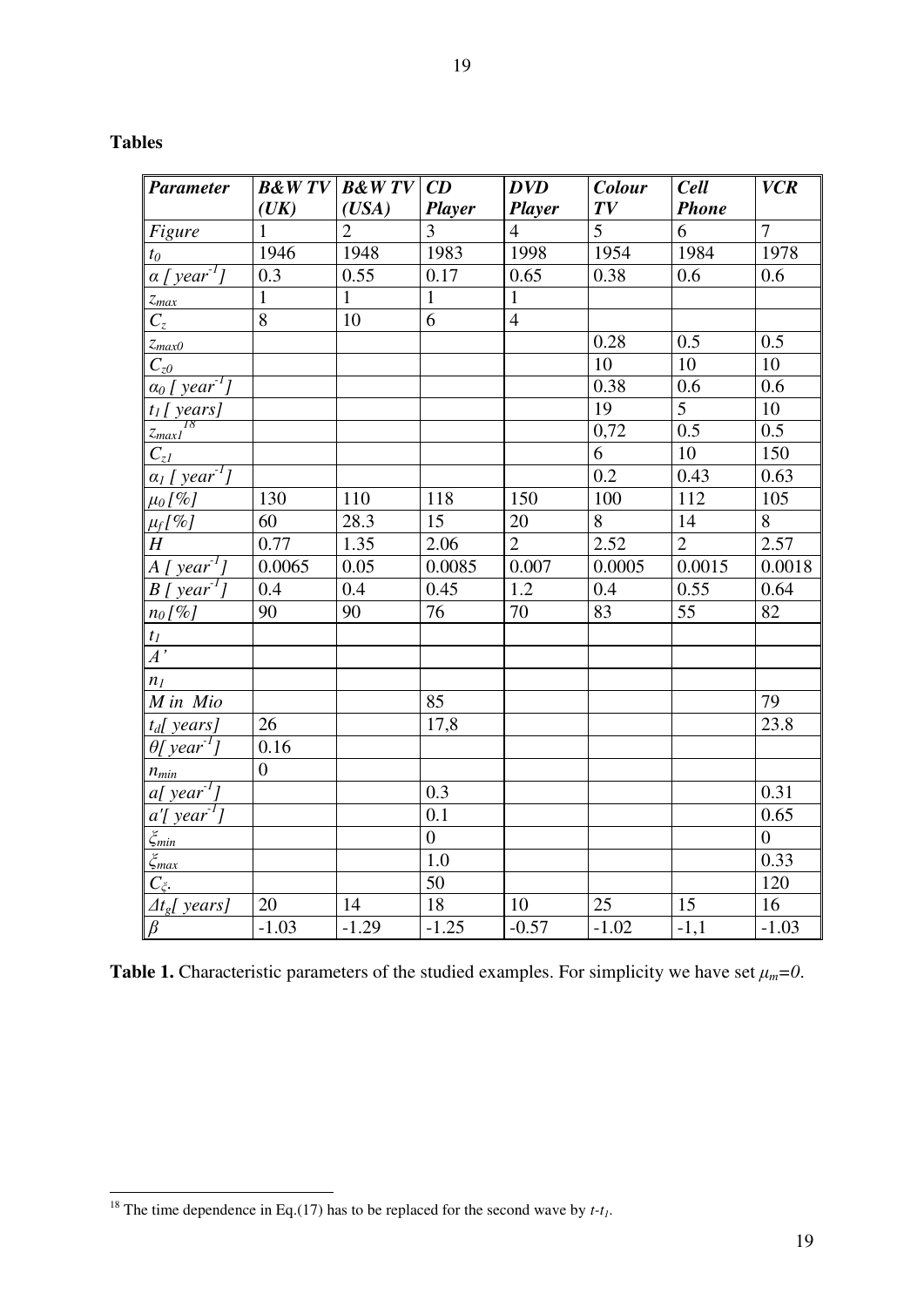### **Figures**



**Figure 1:** Evolution of the market penetration *n(t)* (squares) and mean price *μ(t)* (triangles) of Black & White TV sets in the UK [18,19]. The solid line (market penetration) and dashed line (mean price) are a fit with the parameters in Table 1. The insert shows the function  $\tilde{z}(t)$ derived from the mean price evolution.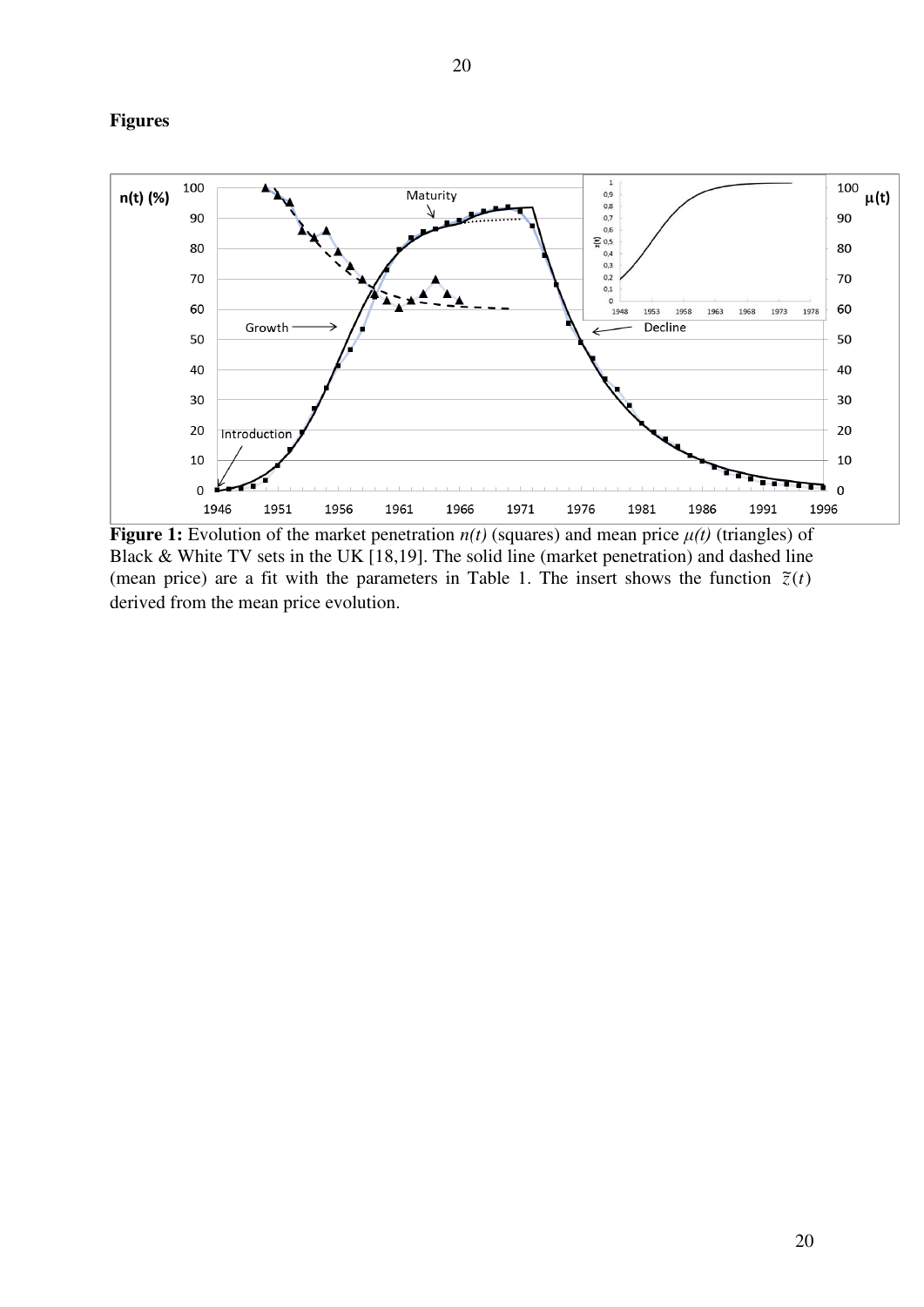

**Figure 2:** Evolution of the market penetration *n(t)* (squares) and mean price *μ(t)* (triangles) of Black & White TV sets in the USA [19].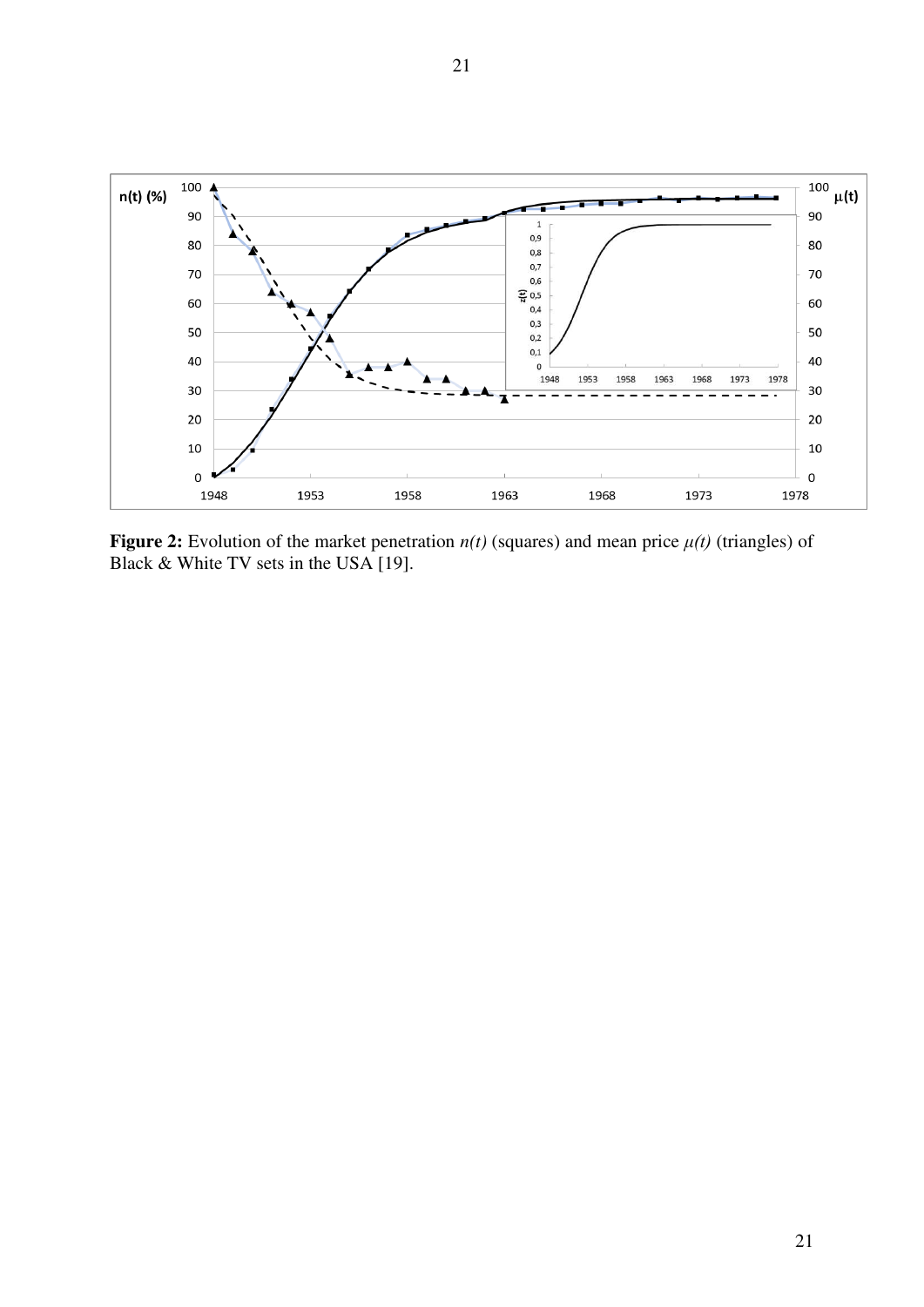

**Figure 3:** Evolution of the market penetration  $n(t)$  (squares) and mean price  $\mu(t)$  (triangles) of CD players in the USA [20].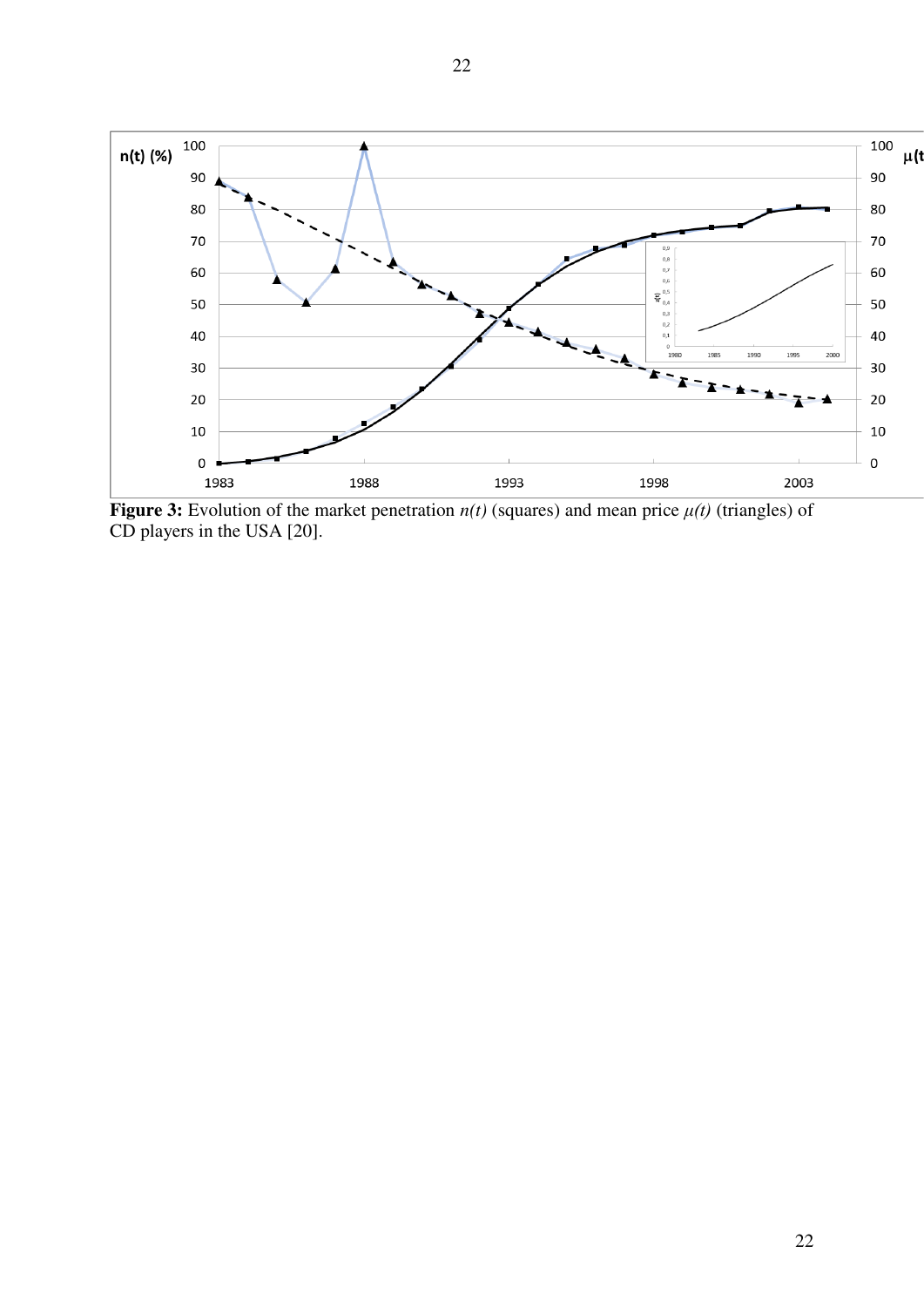

**Figure 4:** Evolution of the market penetration  $n(t)$  (squares) and mean price  $\mu(t)$  (triangles) of DVD players in the USA [20].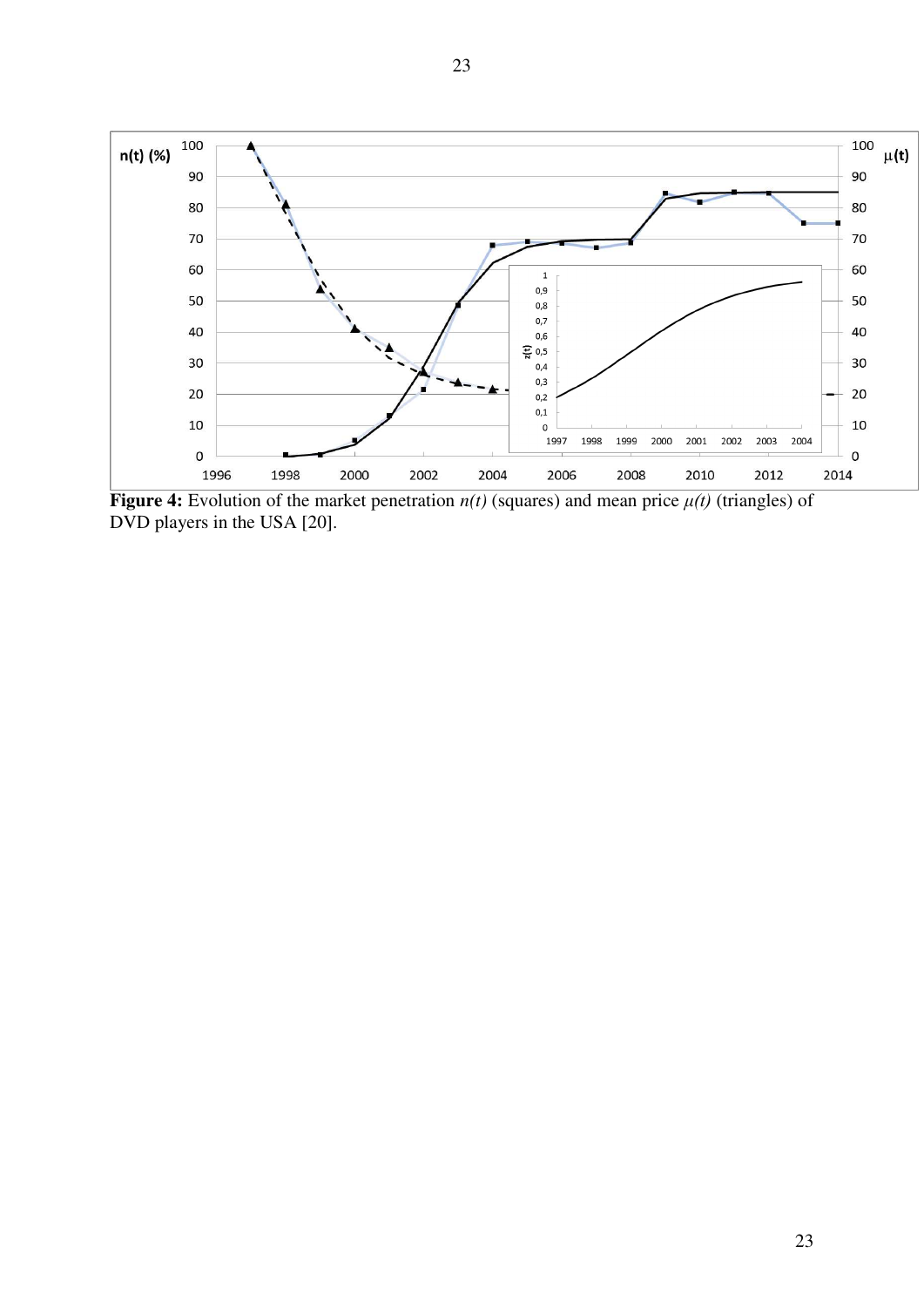

**Figure 5:** Evolution of the market penetration  $n(t)$  (squares) and mean price  $\mu(t)$  (triangles) of Color TV sets in the USA [21].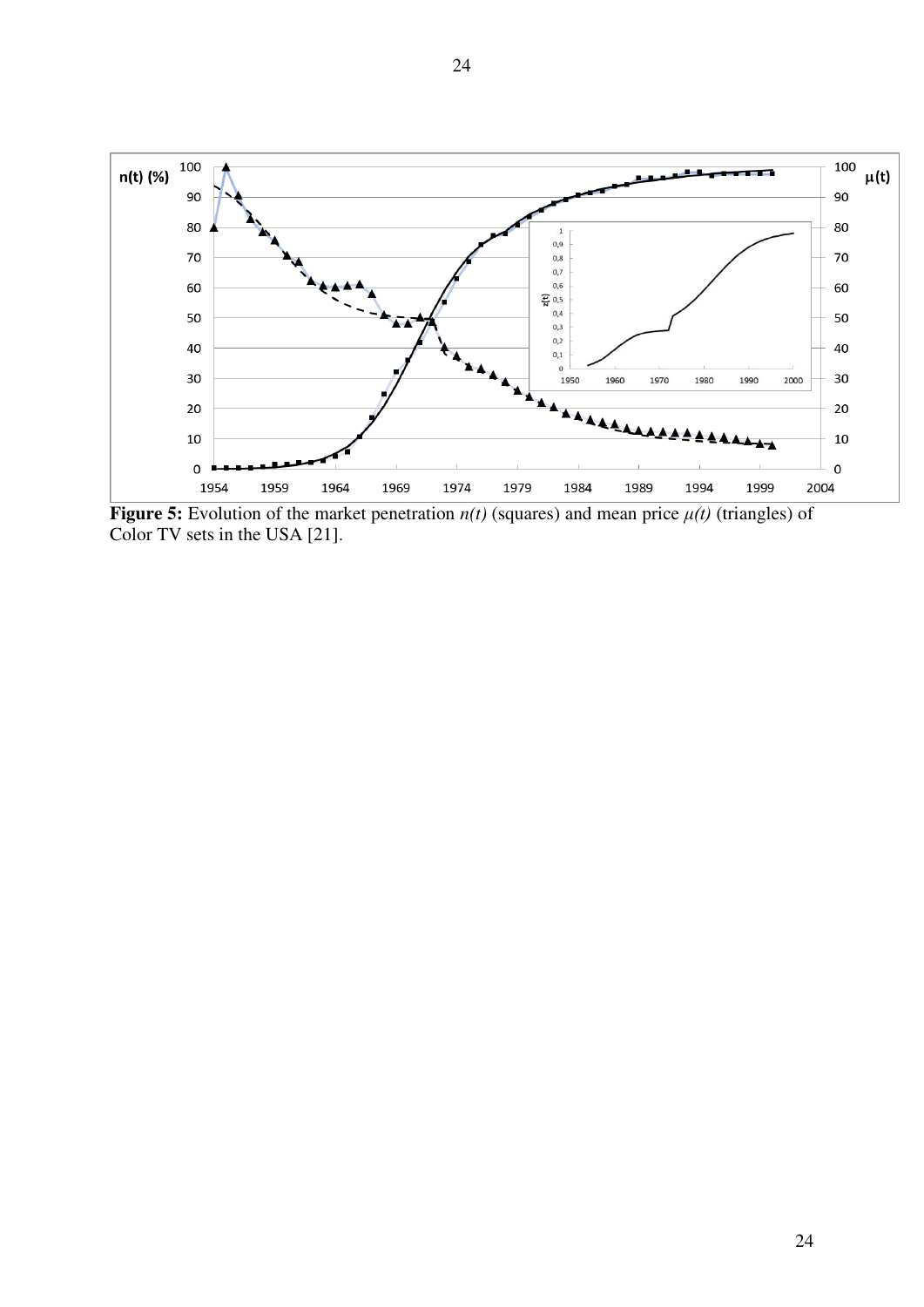

**Figure 6:** Evolution of the market penetration  $n(t)$  (squares) and mean price  $\mu(t)$  (triangles) of cell phones in the USA [20].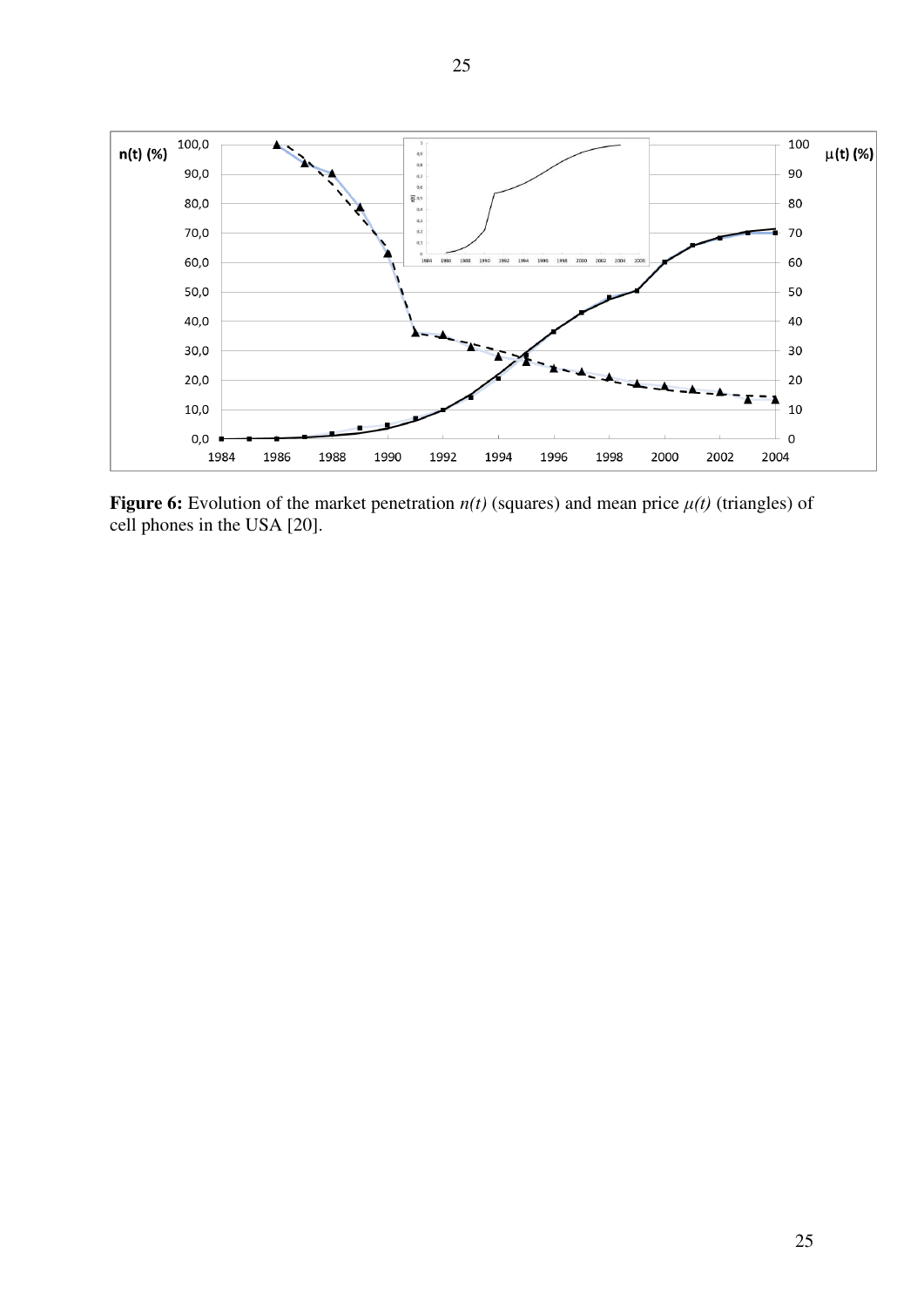

**Figure 7:** Evolution of the market penetration  $n(t)$  (squares) and mean price  $\mu(t)$  (triangles) of VCR's in the USA [20].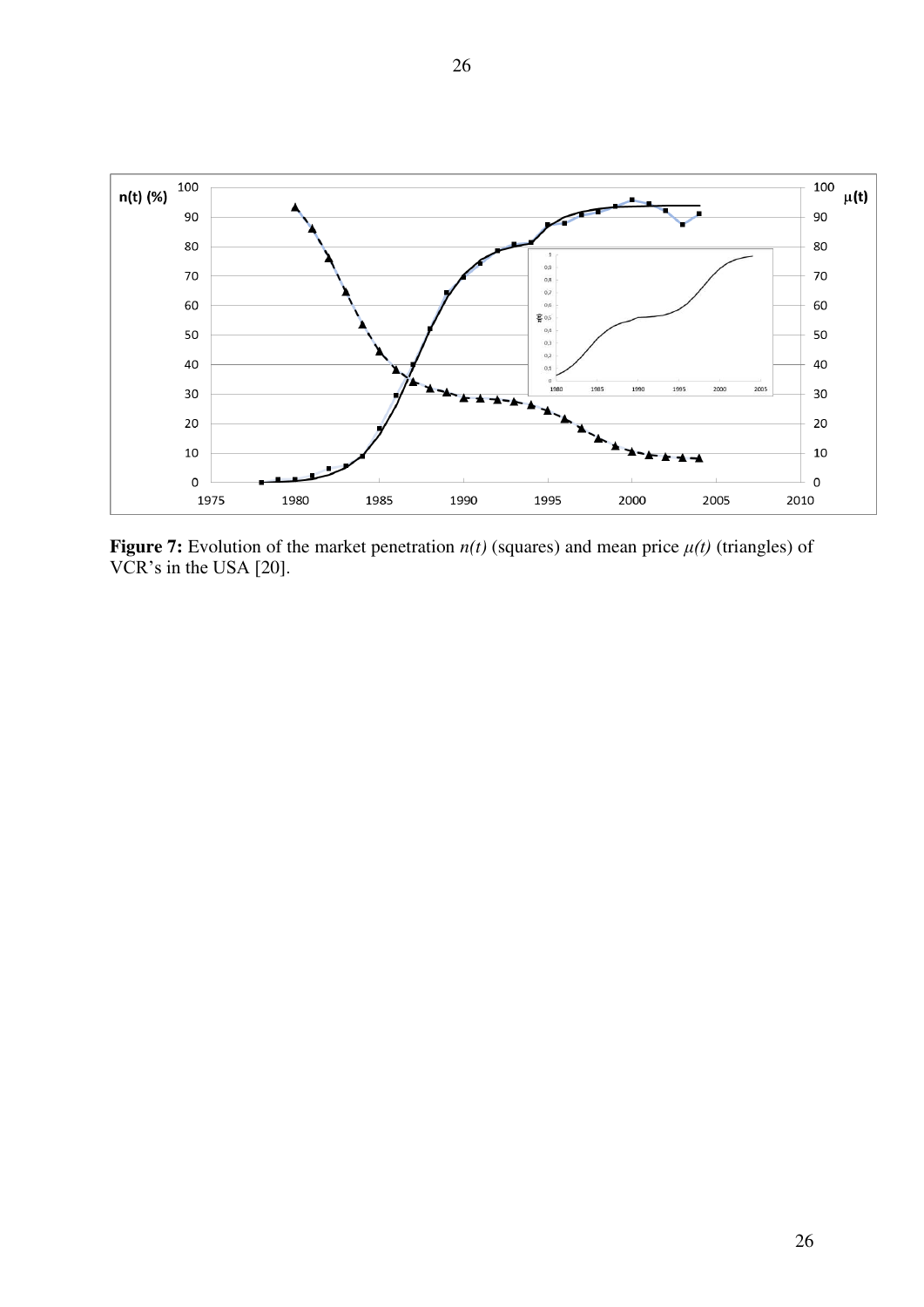

Figure 8: Evolution of the unit sales of VCR's (squares) in the USA [20].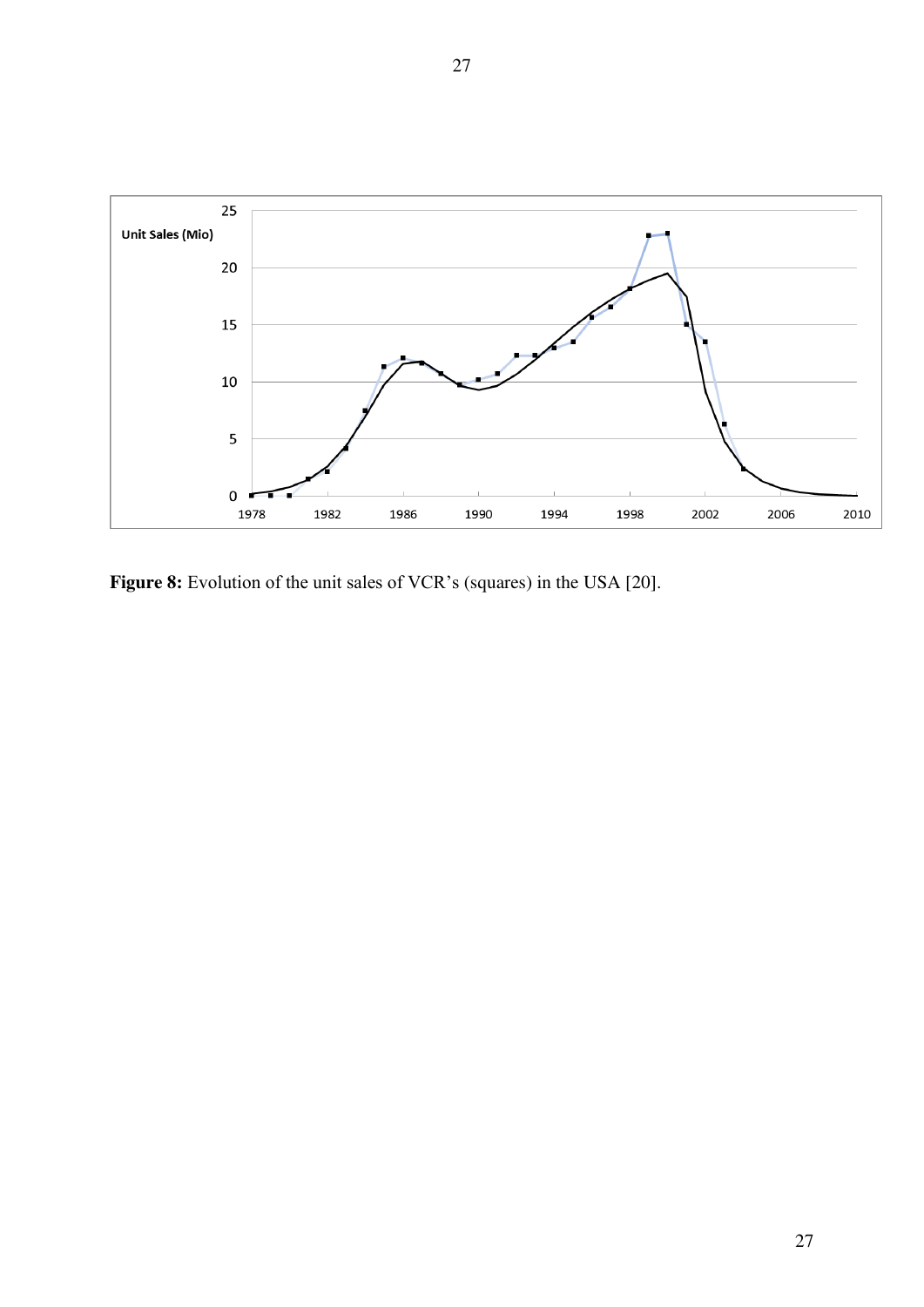

Figure 9: Evolution of the unit sales of CD players (squares) in the USA [20].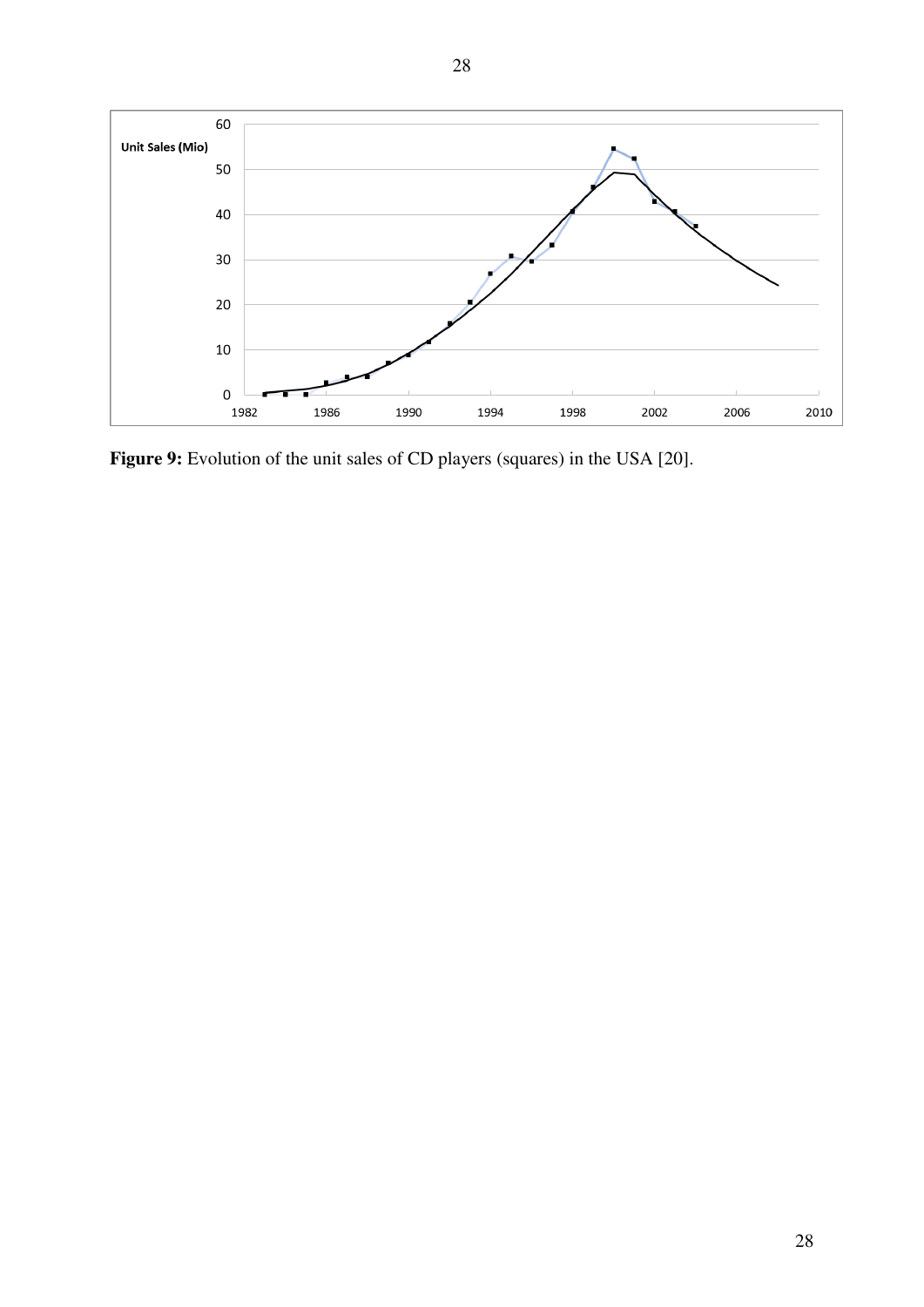

**Figure 10:** Displayed is the imitation parameter *B* (squares) as a function of *β* applying the data given in Table 1. The solid line is a linear regression function.